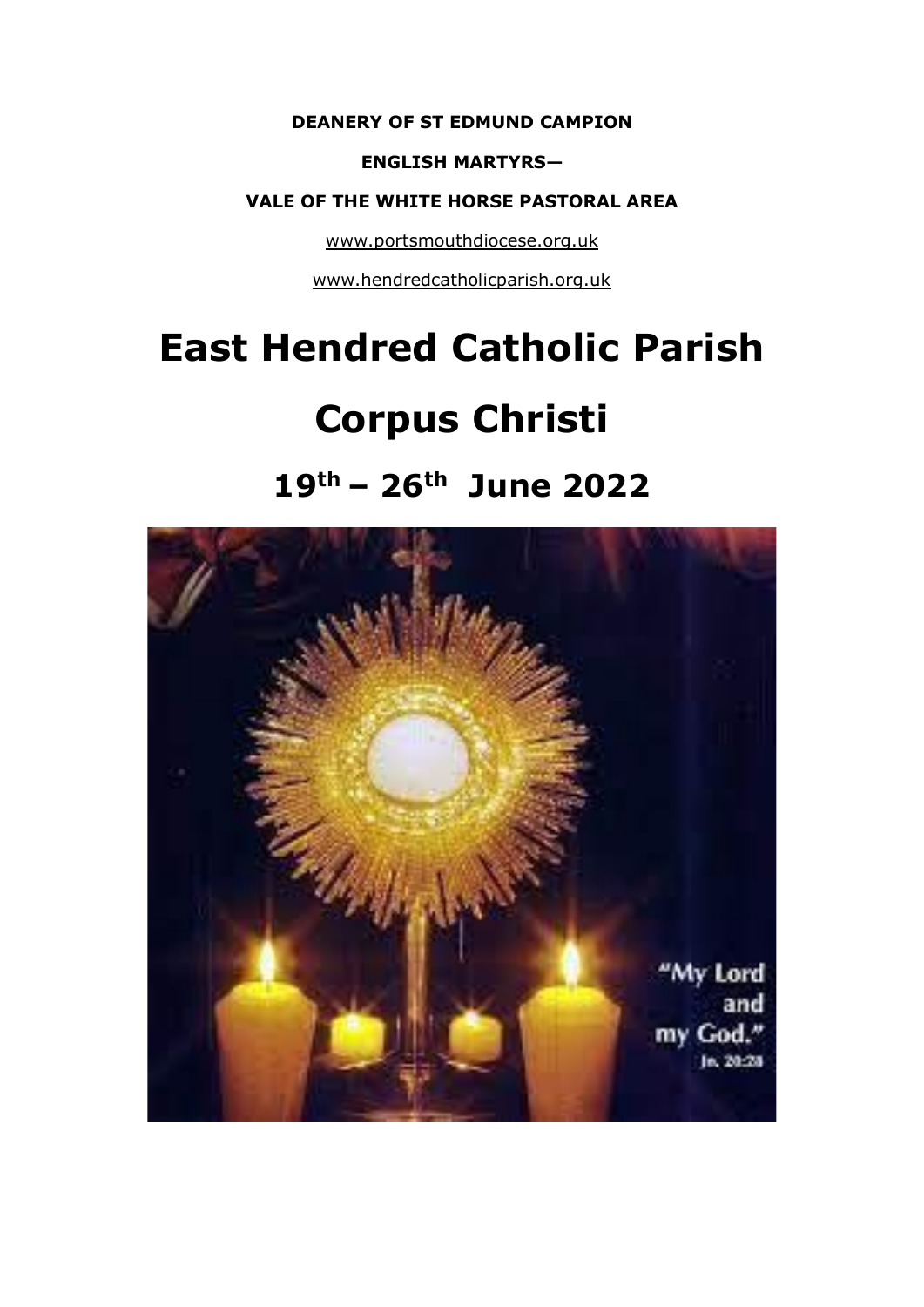## **Reflection** *Corpus Christi*

**O**<sup>N</sup> THE NIGHT before he died, Jesus had supper with his disciples. They were showing signs of bewilderment and stress, though they did not know were showing signs of bewilderment and stress, though they did not know exactly what was to happen. Later, Jesus would be betrayed, handed over for trial, kept overnight, mocked and tortured. In the morning he was led out to be crucified, and his disciples fled in terror. Only the women stayed by to watch. His crucifixion was not the end, however. He was laid in a tomb but on the third day – the first Easter Day – once the Sabbath was over, his followers came to embalm the body only to discover that the tomb was empty. As he had promised, he had risen from the dead. He appeared to over 500 of his followers (1 Cor. 15) and fifty days later, following the outpouring of the Holy Spirit at Pentecost, 3,000 were converted in one day (Acts 2). Thereafter, the Faith spread like wildfire.

Before he died, Jesus took the bread and wine used for the *Kiddush* and said 'This is my Body…This is my Blood…Do this in memory of me'. Ever since, the Church has gathered, Sunday by Sunday, and day by day, to repeat this act. We don't have another supper – in fact it is usually in the morning that we meet – because we are remembering the whole mystery: Maundy Thursday (Last Supper), Good Friday (Passion and Death), Easter Sunday (Resurrection). Catholics believe – because this is what Jesus said – that the bread and wine we take and bless becomes the Body and Blood of Christ, the food of eternal life for us.

Why have this celebration today, *Corpus Christi*? *Corpus Christi* goes back to the thirteenth century and arose from the realisation that the dark shadow over Maundy Thursday, and the incompleteness of that occasion, means that we should really set aside a special day to give thanks to God for the wonderful gift of the Mass and of Holy Communion. Such a special day had to be after Easter – to include Easter – and, once Pentecost and Trinity were out of the way, we are free to focus very closely on the gift of the Blessed Sacrament. Normally *Corpus Christi* is on the Thursday after Trinity but, by special arrangement, the hierarchy of England and Wales (amongst those of other nations) transfers the solemnity to the following Sunday, in practice drawing more people into the celebration.

Holy Communion is the beginning of a regular relationship with Jesus Christ, present to us in the Blessed Sacrament. Few can manage to receive Holy Communion as their 'daily bread'. Most can manage to celebrate Sunday, the day of the Lord's Resurrection, by attending Mass faithfully and receiving Holy Communion devoutly and frequently.

## *Fr Andrew*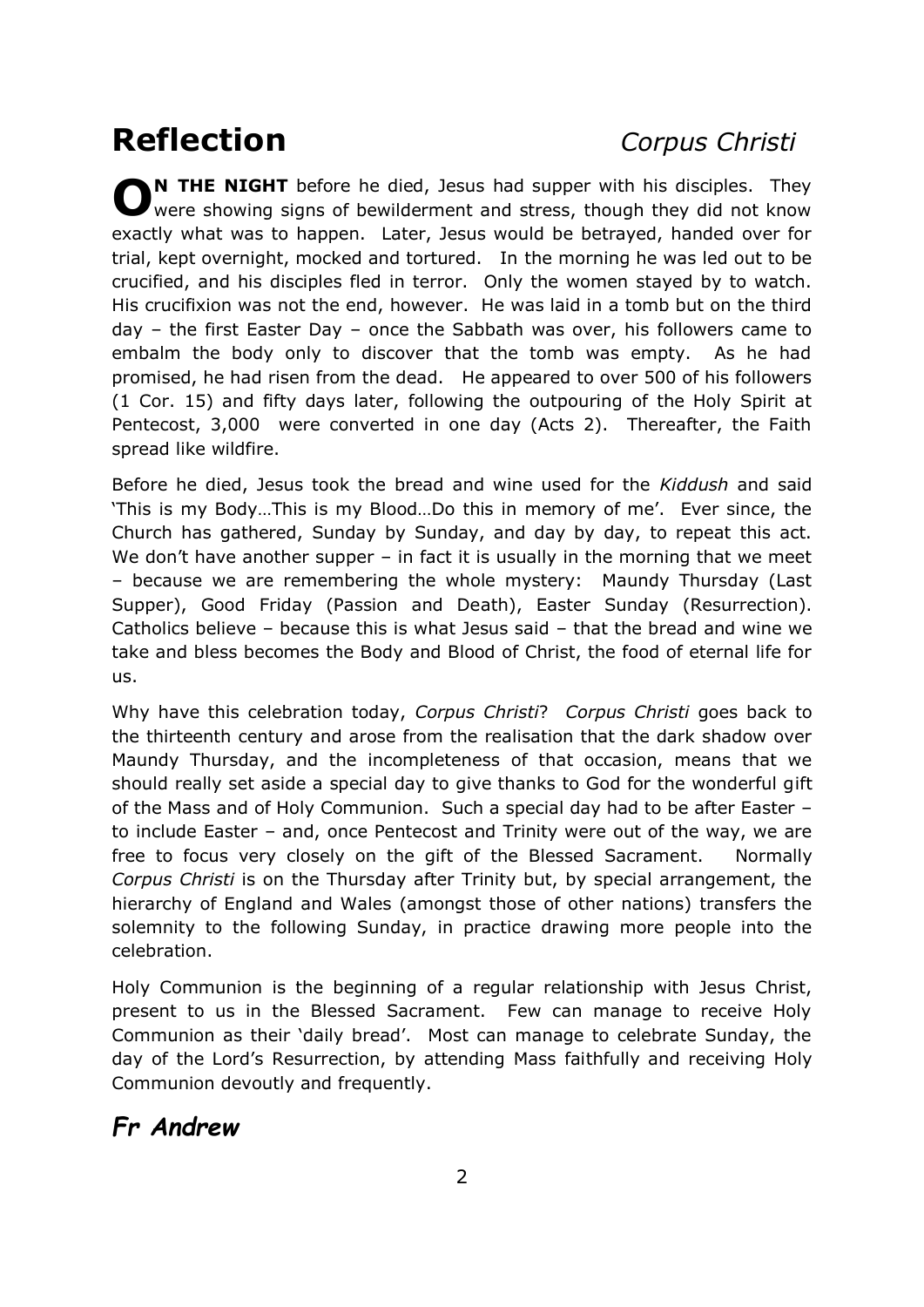# **WEEK 12 YEAR 2**

## **19th -26th June 2022**

*All masses live-streamed* www.churchservices.tv/easthendred *Church is open from 9am until late afternoon*

| <b>CORPUS CHRISTI</b>                                                          |                                            |                                                                                                                                                                     | [White]    |
|--------------------------------------------------------------------------------|--------------------------------------------|---------------------------------------------------------------------------------------------------------------------------------------------------------------------|------------|
| 19th June                                                                      | 9.30am<br>11.15am<br>12.30pm<br>5pm<br>6pm | <b>Parish Mass</b><br>Mass (St Patrick's)<br><b>Holy Baptism</b> (Emily Holligan)<br><b>Vespers with Exposition &amp;</b><br><b>Benediction</b><br><b>Holy Mass</b> | Pro populo |
| Monday 20 <sup>th</sup> June                                                   | St Alban, Martyr<br>$9.15$ am              | <b>Holy Mass</b>                                                                                                                                                    | [Red]      |
| Tuesday 21st June                                                              | 9.15am                                     | St Aloysisus Gonzaga, Religious<br>Holy Mass FM Eddie Reevey 1999                                                                                                   | [Red]      |
| Wednesday 22 <sup>nd</sup> June SS John Fisher, Bishop, & Thomas More, Martyrs | $9.15$ am                                  | Holy Mass FM Thomas More Eyston 2012                                                                                                                                | [Red]      |
| Thursday 23rd June                                                             | 9.15am                                     | <b>NATIVITY OF ST JOHN THE BAPTIST</b> (anticipated)[White]<br><b>School Mass</b>                                                                                   |            |
| Friday 24th June                                                               | 9.15am                                     | <b>MOST SACRED HEART OF JESUS</b><br><b>Holy Mass</b> (Hendred House) Holy Souls                                                                                    | [White]    |
| Saturday 25th June                                                             | <b>No Mass</b>                             | Immaculate Heart of Mary                                                                                                                                            | [White]    |
| <b>SUNDAY 13C PER ANNUM</b>                                                    |                                            |                                                                                                                                                                     | [Green]    |
| $26th$ June                                                                    | 9.30am<br>11.15am<br>12.30pm<br>6pm        | <b>Parish Mass</b><br>Mass (St Patrick's)<br><b>Holy Baptism</b> (Ella King)<br><b>Holy Mass</b>                                                                    | Pro populo |

#### **CONTACT DETAILS**

**Fr Andrew:** 01235 835038 or 07976 437979

aburnham@portsmouthdiocese.org.uk

office@hendredcatholicparish.org.uk is monitored by the Parish Secretary.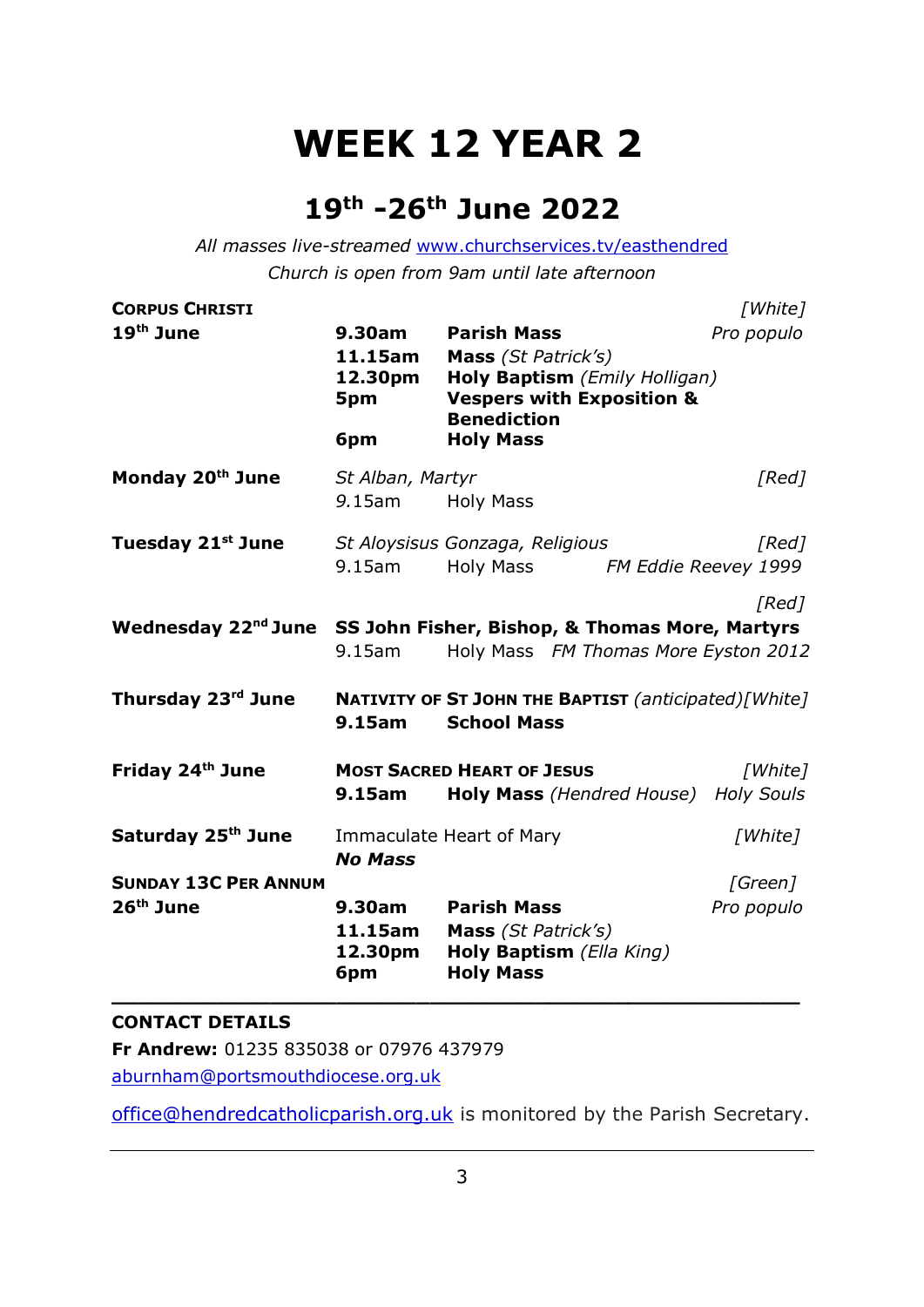

Bringing people closer to Jesus Christ through His Church **Catholic Diocese of Portsmouth** 

### *Closer to Christ* **Campaign Announcement Letter**

#### **East Hendred Catholic Parish**

Dear Parishioners of East Hendred,

I am sure you will agree when I say this last year has continued to be challenging. Yet although many aspects of our lives have been impacted, our Catholic faith has remained the one constant. I am encouraged by those returning to Mass, the large numbers who have joined livestream liturgies, parishioners supporting neighbours, friends and loved ones. I also wish to thank wholeheartedly those clergy who have worked so tirelessly to sustain and support the communities under their care. It is this steadfast commitment that has progressed the Church across the Diocese of Portsmouth since the late 19th century.

As a faith community, we have been through some challenging times in the past yet by God's grace, we have always shown resilience, compassion and generosity. Fifteen years ago, the *Living Our Faith* campaign had a tremendous and wide-reaching effect, and I am grateful for all it enabled. I am confident now with the intercession of the parish of East Hendred and our patron, St Edmund of Abingdon, that we have the strength to continue our great mission of 'Bringing people closer to Jesus Christ through His Church'.

Further to much prayer, consideration and consultation with clergy and laity, we have embarked on a new fundraising initiative entitled the *Closer to Christ* Campaign. This will build upon the mission of our church, enabling us to continue our journey to become ever more outward facing and evangelistic, while meeting the immediate financial priorities of parishes, who are the backbone of our Church.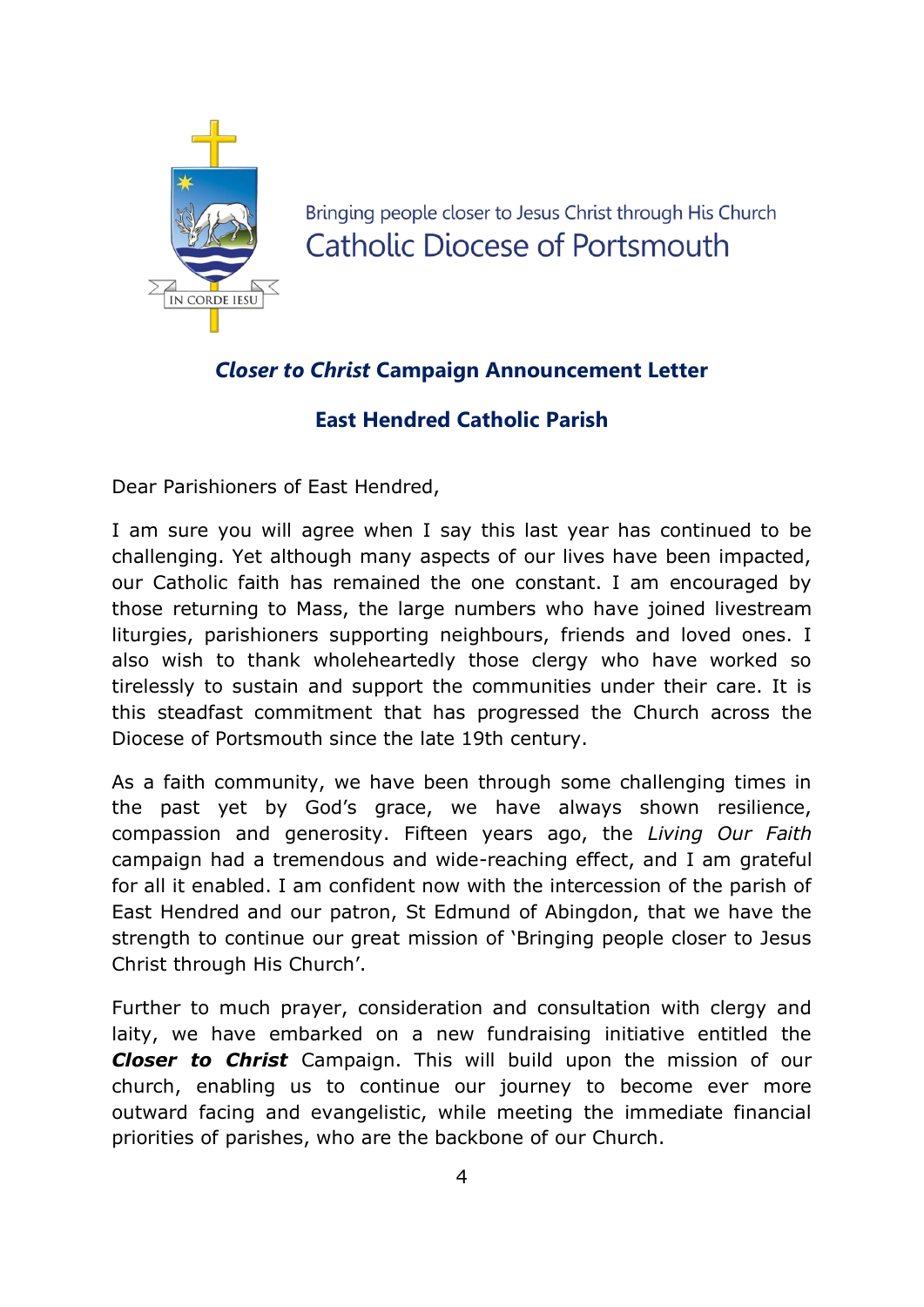Central to the success of our mission, is the continued support of our clergy at all stages of ministry, those individuals who give their lives to serve our parish communities. *Closer to Christ* will fund our seminarians and priests in active ministry and rejuvenate our parishes, ensuring they have the necessary resources to provide a place for prayer, worship and community interaction, meeting a broad range of faith needs and giving them a platform to thrive. We must also care for our priests in their retirement, recognising the important work they have achieved in delivering our mission and the contribution they continue to make in so many ways following a life of service and dedication to local parish life.

The *Closer to Christ* Campaign is a 'call to action' which invites parishioners to become more fully and sacrificially involved in the life of the Church – to collectively build God's Kingdom and live the Gospel, especially in providing for others. Simultaneously, the *Closer to Christ* Campaign reflects a commitment to enhanced communications and stewardship of donors' generosity. Over the next two years, every parish will participate in this endeavour. We began the Campaign last year, with ten parishes taking part so far and I am delighted that East Hendred will be part of the next group of parishes leading the way.

In the coming months, Father Andrew will be sharing with you in more detail the objectives of this initiative – through individual conversations, telephone/video calls and announcements at Mass. I appreciate your willingness to learn more, ask questions, consider the role you could play and importantly pray for our success.

Towards the end of his Letter to the Philippians, St. Paul says: "There is no need to worry, but if there is anything you need, pray for it, asking God for it with prayer and thanksgiving" (Phil 4: 6). I look forward to us all accomplishing together the Lord's work, moving from maintenance to mission.

In Corde Iesu

# *+Philip*

Bishop of Portsmouth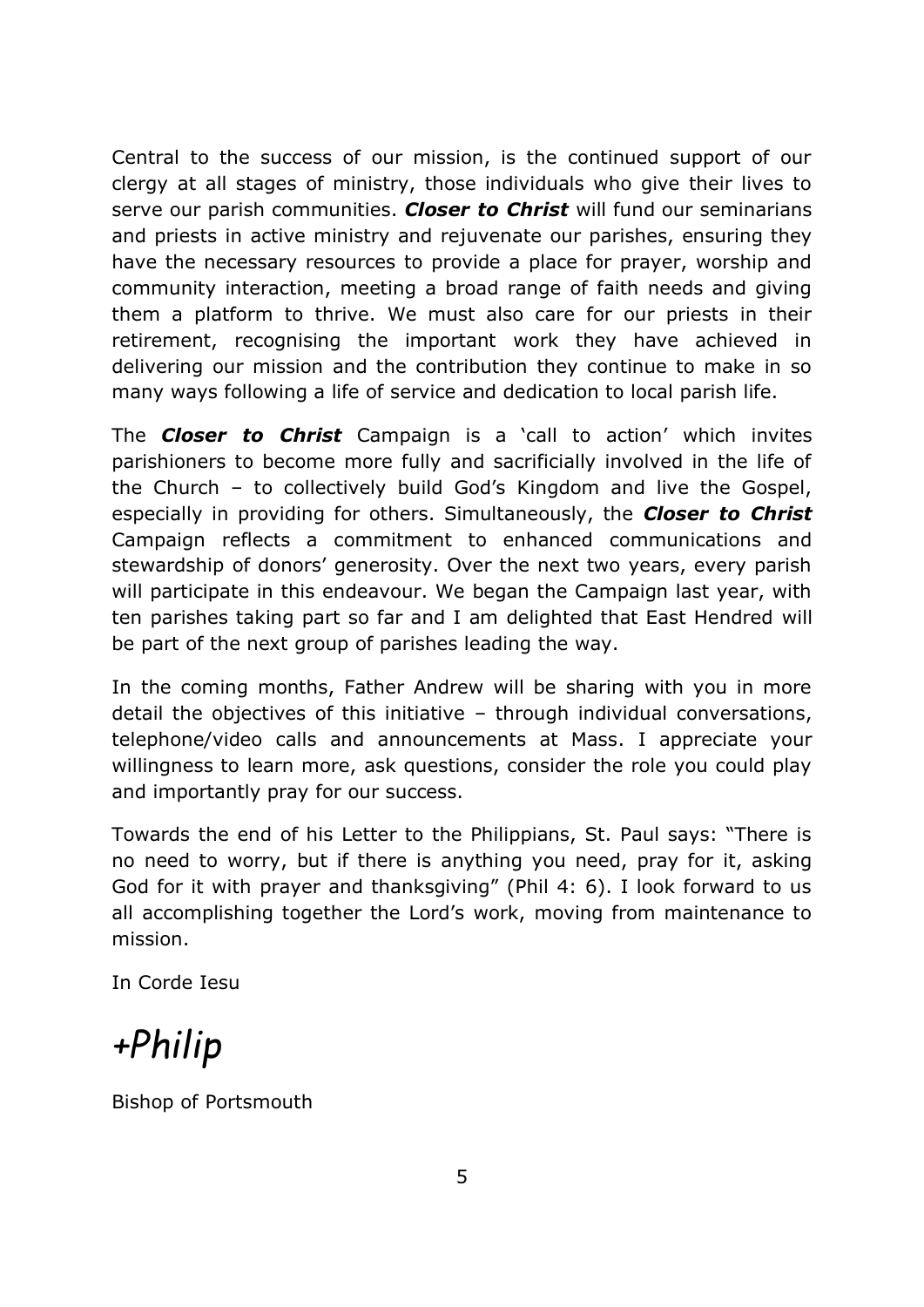# **FOR YOUR PRAYERS**



## **HOLY FATHER'S JUNE PRAYER INTENTION**

We pray for Christian families around the world; may they embody and experience unconditional love and advance in holiness in their daily lives.

### **DIOCESAN PRAYER INTENTION**

| Sunday 19th               | Day for Life (National Cycle of Prayer)                                 |  |  |  |  |  |
|---------------------------|-------------------------------------------------------------------------|--|--|--|--|--|
| Monday 20 <sup>th</sup>   | Military Chapel of St Alban, Shrivenham                                 |  |  |  |  |  |
| Tuesday 21st              | Parish of Sacred Heart, Bordon; Parish of St Mary,                      |  |  |  |  |  |
|                           | Woolhampton                                                             |  |  |  |  |  |
|                           | Wednesday 22 <sup>nd</sup> Parish of SS Anne & Mary Magdalen, Alderney; |  |  |  |  |  |
|                           | Communities of St Thomas More at Stockbridge, Hartley                   |  |  |  |  |  |
|                           | Wintney, & Boars' Hill; Communities of St John Fisher at                |  |  |  |  |  |
|                           | Whitchurch & Reading.                                                   |  |  |  |  |  |
| Thursday 23rd             | Parish of St John the Baptist, Andover                                  |  |  |  |  |  |
| Friday 24th               | Community of Sacred Heart, Shanklin                                     |  |  |  |  |  |
| Saturday 25 <sup>th</sup> | Parish of St Mary, Alton                                                |  |  |  |  |  |
|                           |                                                                         |  |  |  |  |  |

### **THE SICK AND THOSE IN NEED**

Baby Martha, Sid Wallace, Diana France, John Castle, Petal Connell, Daniel Cuevas, John Stringer, Louise Woodhouse, Mary Wallace, Brenda Paddon, Karen Greig, Mary McNichol, Elizabeth Gunn, Des McNichol

### **THE FAITHFUL DEPARTED**

*Week 19th - 25th June:* Anna Hogan, George John Castle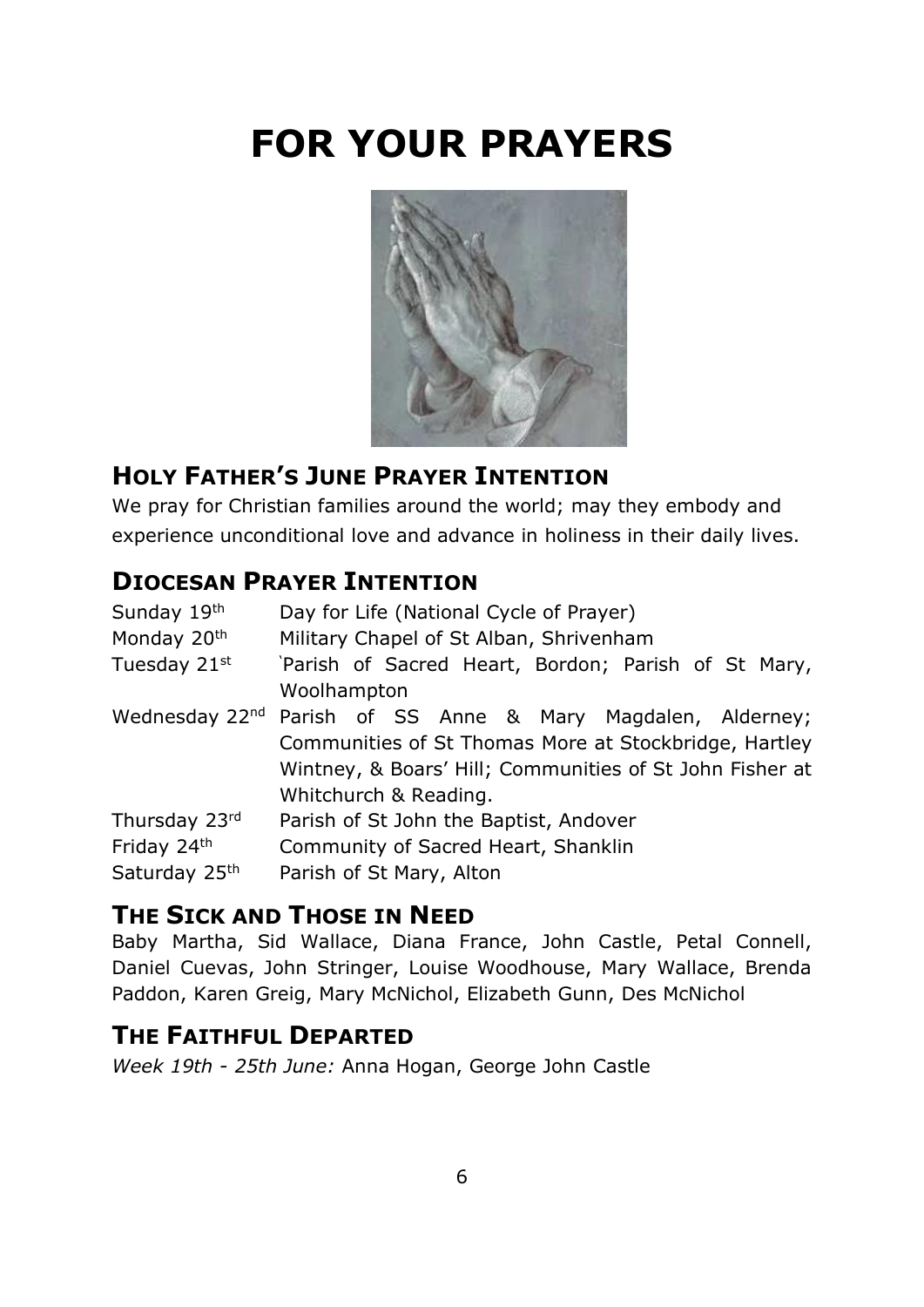# **CHILDREN'S CHURCH**

**WE ARE** restarting Children's Church today, 19<sup>th</sup> June, with a short meeting immediately after Mass. Children's Church is being co-ordinated by Libby Holderness and she will be interested to hear from those who are happy to help. (To contact her, office@hendredcatholicparish.org.uk and we shall pass it on). We need two volunteers per session but there are usually enough for this to be easily manageable. One volunteer needs to be a DBS-checked leader, confident to supervise the activities. The other needs to be a willing helper, probably the parent of an under-four-year old with more of a 'play and share' role. There is plenty of scope, however, for older adults to help.

From 26th June Children's Church will meet in St Mary's Parish Rooms, starting at 9.15am on Sunday, which enables parents to drop off and join the 9.30am Mass. At the beginning of the Offertory, the children will be escorted back to St Mary's to re-join their parents. Children under-four need to have a parent with them during the session.

Those who attend Children's Church and join Mass half-way through are fulfilling their Mass obligation.

The diocese suggests that Keystage 2 children, and particularly those who have made their First Communion, should attend Mass with their parents, so Children's Church is really for toddlers and Keystage 1 children.

Children's Church meets only during school term-times. During the holidays, especially or religious festivals, it is important for children to experience the whole of the Mass with their parents.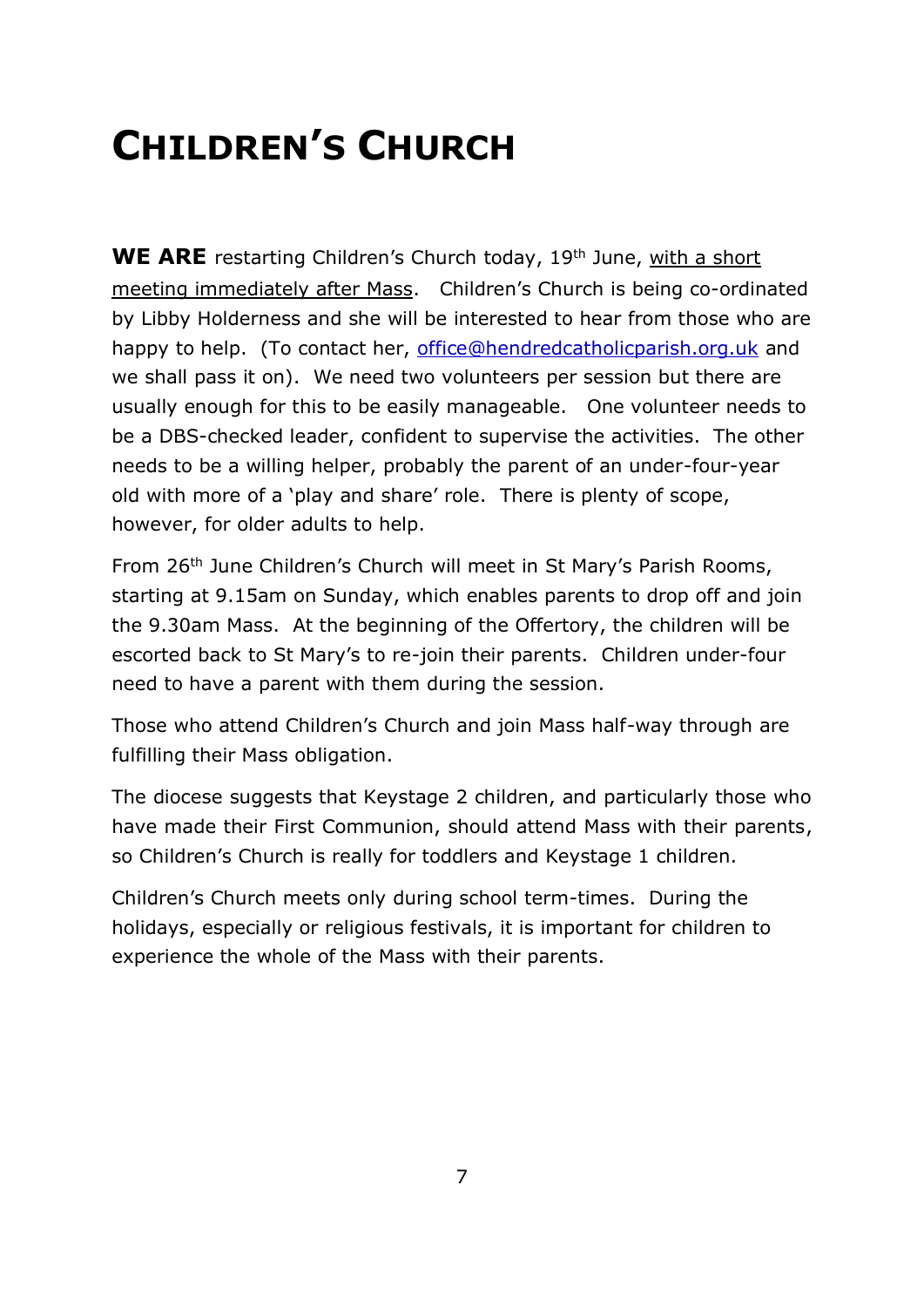# **East Hendred Catholic Parish**

# **NOTICEBOARD**

#### **COFFEE IN ST MARY'S PARISH ROOMS**

Work is well-advanced on St Mary's Parish Rooms and we hope that in June we shall reopen. It is hoped to start coffee after 9.30am Mass in the newly refurbished rooms in June (date to be confirmed) We very much hope men and women will volunteer to join the coffee rota so that we can once again enjoy this friendly get together after Mass. For further information please contact Francia Kilgarriff on 07899675784.

#### **CHURCH SERVICES**

On Sunday 12th June 2022, 185 people viewed, 63 machines looking only at St Mary's. 36 of these were in the UK, 21 in the USA, six from other countries. 110 probably stayed on-line long enough to take part in Mass.

#### **PARISH PASTORAL COUNCIL**

The meeting will be this Thursday, 23rd June at 8pm. We shall meet (we hope) in St Mary's Parish Rooms but it may be on Zoom. Watch this space! As the Council is reconstituted, in the first instance, those who formed the Standing Committee during the pandemic are invited to this meeting.

#### **FR ANDREW ON THE FUNDING CAMPAIGN**

Please read the Bishop's Letter carefully: all parishes must take their turn and it is our turn now. I have selected a number of people to speak to in the very first stage. I don't know what your financial commitment to the parish is and I shall not know what additional commitment, if any, you decide to make for this diocesan-cum-parish scheme. I wish I could speak to everyone so, inevitably, the list for the very first stage is a bit arbitrary. Thankyou for your help and support.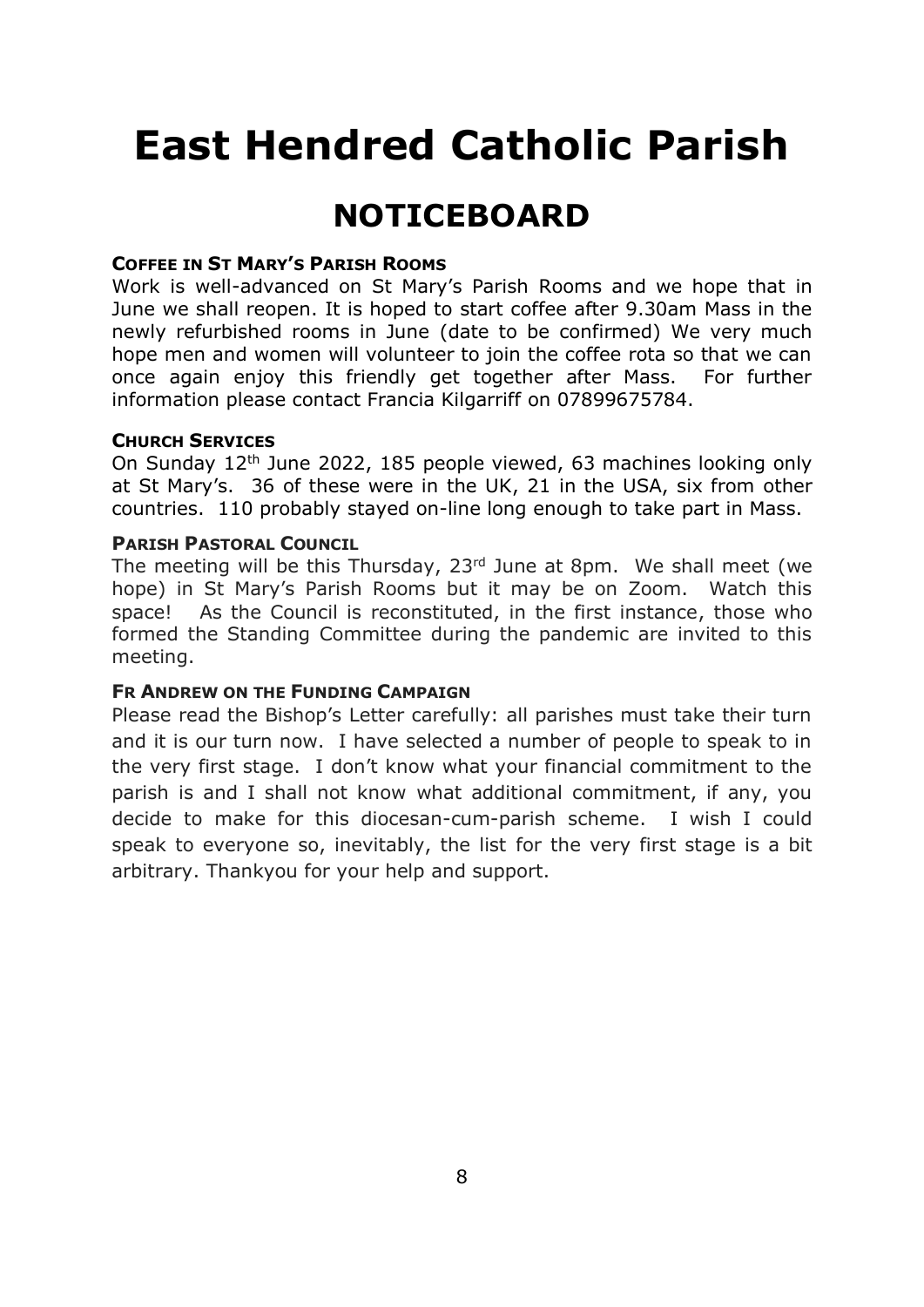# **East Hendred Catholic Parish**



**The Most Holy Body and Blood of Christ (Corpus Christi) (C) Antiphons,**

**Prayers and Readings**

#### **Entrance Antiphon** *Cibavit eos*

He fed them with the finest wheat and satisfied them with honey from the rock. *Cf Ps 80:17*

### **Collect**

O God, who in this wonderful Sacrament have left us a memorial of your Passion, grant us, we pray, so to revere the sacred mysteries of your Body and Blood that we may always experience in ourselves the fruits of your redemption. Who live and reign with God the Father in the unity of the Holy Spirit, God, for ever and ever.

**First Reading** *Genesis 14:18-20 (RSV)*

Melchizedek king of Salem brought out bread and wine; he was priest of God Most High. And he blessed Abram and said, 'Blessed be Abram by God Most High, maker of heaven and earth; and blessed be God Most High, maker of heaven and earth, and blessed be God Most High, who has delivered your enemies into your hand!' And Abram gave him a tenth of everything.



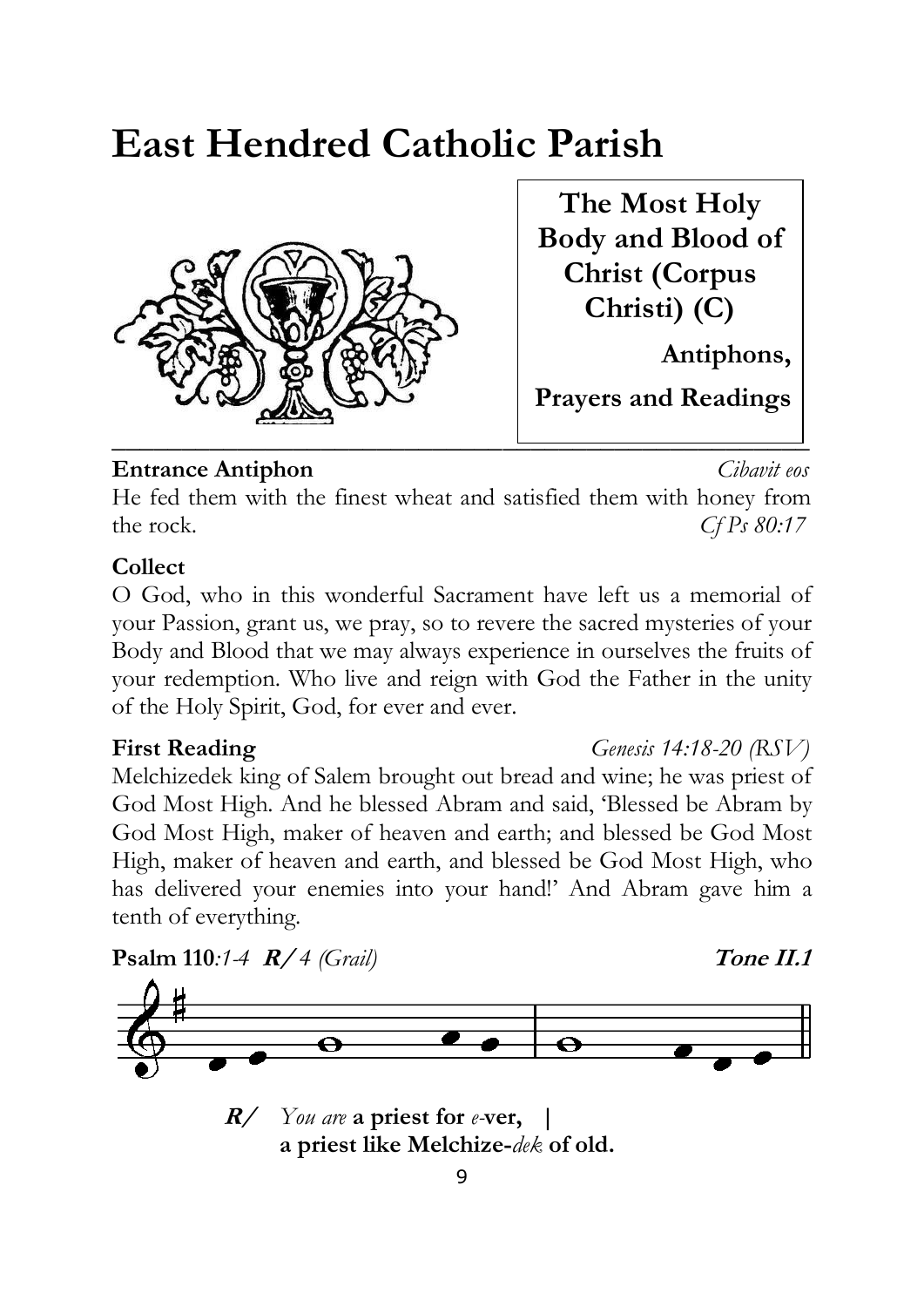The Lord's revelation to *my* Lord: 'Sit at my right hand, **~** until I make your foes *your* foot-stool.' **R/**

The Lord will send from Zion your sceptre *of* power: rule in the midst *of* your foes. **R/**

With you is princely rule on the day of *your* power. In holy splendour, from the womb before the dawn, **~** I have be-*got-*ten you. **R/**

The Lord has spoken an oath he will *not* change: You are a priest for ever, in the line of Mel-*chi-*ze-dek. **R/**

#### **Second Reading** *1 Corinthians 11:23-26 (RSV)*

I received from the Lord what I also delivered to you, that the Lord Jesus on the night when he was betrayed took bread, and when he had given thanks, he broke it, and said, 'This is my body which is for you. Do this in remembrance of me.' In the same way also the chalice, after supper, saying, 'This chalice is the new covenant in my blood. Do this, as often as you drink it, in remembrance of me.' For as often as you eat this bread and drink the chalice, you proclaim the Lord's death until he comes.

#### **Gospel Acclamation**



*I am* the living bread which has come down from heaven, *says* the Lord; anyone who eats this bread will *live* for e - ver.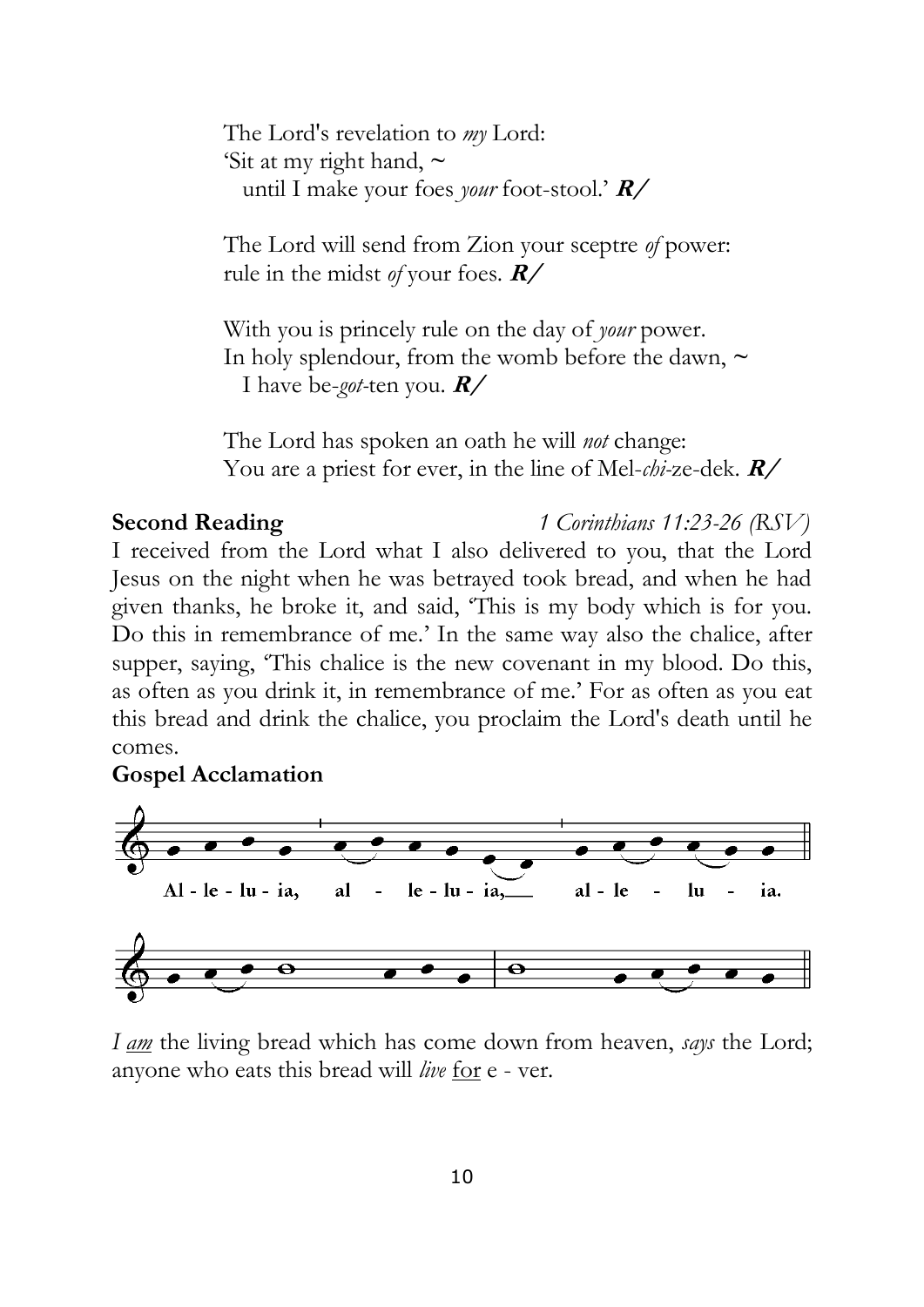#### **Gospel** *Luke 9:11-17 (RSV)*

Jesus spoke to the crowds of the kingdom of God, and cured those who had need of healing. Now the day began to wear away; and the Twelve came and said to him, 'Send the crowd away, to go into the villages and country round about, to lodge and get provisions; for we are here in a lonely place.' But he said to them, 'You give them something to eat.' They said, 'We have no more than five loaves and two fish -- unless we are to go and buy food for all these people.' For there were about five thousand men. And he said to his disciples, 'Make them sit down in companies, about fifty each.' And they did so, and made them all sit down. And taking the five loaves and the two fish he looked up to heaven, and blessed and broke them, and gave them to the disciples to set before the crowd. And all ate and were satisfied. And they took up what was left over, twelve baskets of broken pieces.

#### **Prayer over the Offerings**

Grant your Church, O Lord, we pray, the gifts of unity and peace, whose signs are to be seen in mystery in the offerings we here present. Through Christ our Lord.

**Preface** *De sacrificio et de sacramento Christi*

It is truly right and just, our duty and our salvation, always and everywhere to give you thanks, Lord, holy Father, almighty and eternal God, through Christ our Lord. For he is the true and eternal Priest, who instituted the pattern of an everlasting sacrifice, and was the first to offer himself as the saving Victim, commanding us to make this offering for his memorial. As we eat his flesh that was sacrificed for us, we are made strong, and, as we drink his Blood that was poured out for us, we are washed clean. And so, with Angels and Archangels, with Thrones and Dominions, and with all the hosts and Powers of heaven, we sing the hymn of your glory, as without end we acclaim…

#### **Communion Antiphon** *Qui manducat*

Whoever eats my flesh and drinks my blood remains in me and I in him, says the Lord. *John 6:57*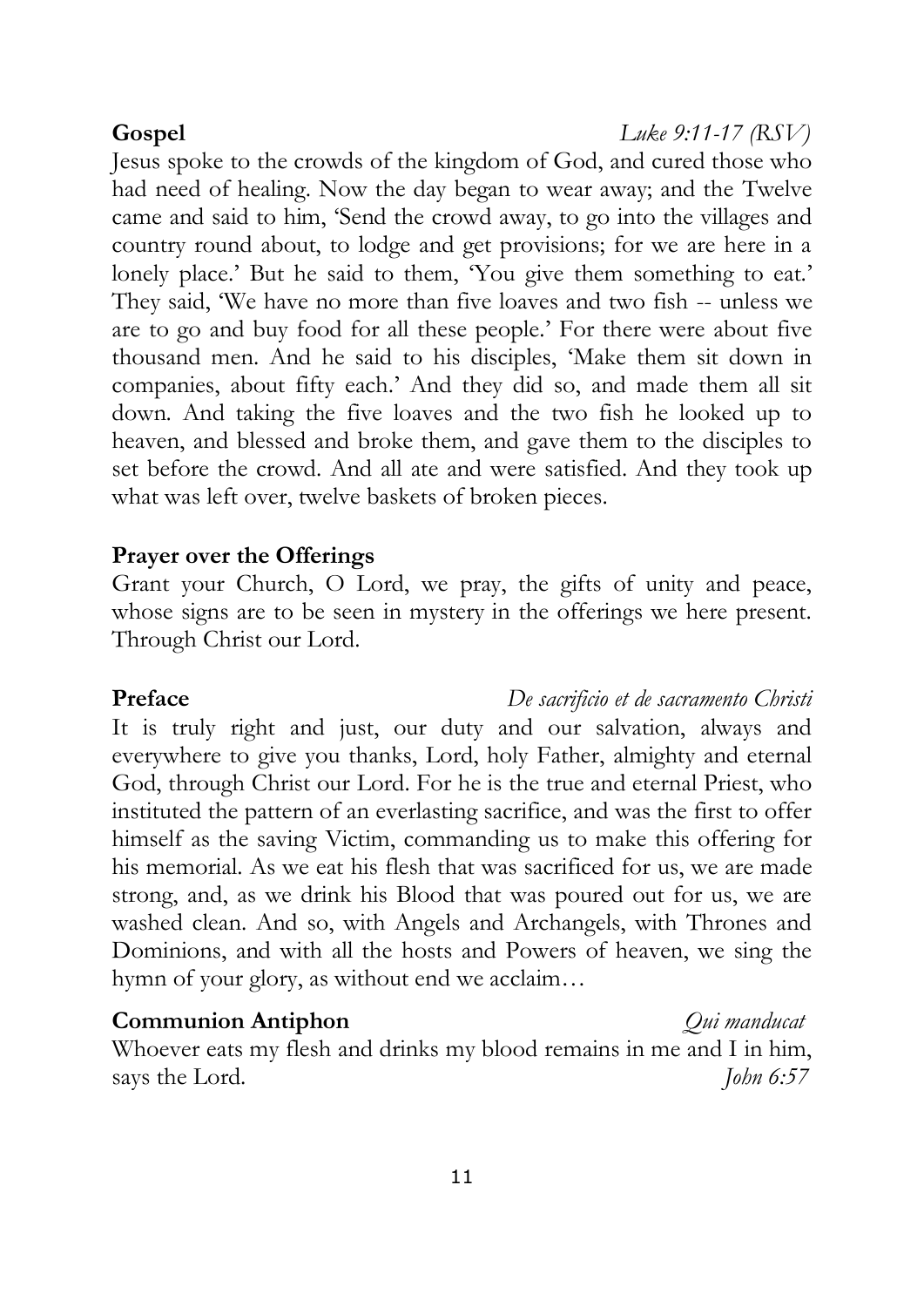#### **Prayer after Communion**

Grant, O Lord, we pray, that we may delight for all eternity in that share in your divine life, which is foreshadowed in the present age by our reception of your precious Body and Blood. Who live and reign for ever and ever.

#### **Salve Regina**

Hail, holy Queen, Mother of mercy, hail, our life, our sweetness and our hope. To thee do we cry, poor banished children of Eve: to thee do we send up our sighs, mourning and weeping in this vale of tears.

Turn then, most gracious Advocate, thine eyes of mercy toward us, and after this our exile, show unto us the blessed fruit of thy womb, Jesus, O clement, O loving, O sweet Virgin Mary! 

## **Scripture Reading (Week 12 [Year II] Per Annum)**

| Monday                         | 2 Kings 17:5-8, 13-15, 18 Matthew 7:1-5              |                  |
|--------------------------------|------------------------------------------------------|------------------|
| Tuesday                        | 2 Kings 19:9-11, 14-21, 31-35, 36 Matthew 7:6, 12-14 |                  |
|                                | SS John Fisher, Bishop, & Thomas More, Martyrs       |                  |
| Wednesday                      | 2 Maccabees 6:18, 21, 24-31 Matthew 24:4-13          |                  |
|                                | NATIVITY OF ST JOHN THE BAPTIST                      |                  |
| Thursday                       | <b>Isaiah 49:1-6</b>                                 |                  |
|                                | Acts 13:22-26                                        | Luke 1:57-66, 80 |
| <b>SACRED HEART OF JESUS C</b> |                                                      |                  |
| Friday                         | <b>Ezekiel 34:11-16</b>                              |                  |
|                                | <b>Romans</b> 5:5-11                                 | Luke 15:3-7      |
|                                | Immaculate Heart of the Blessed Virgin Mary          |                  |
| Saturday                       | Isaiah 61:9-11                                       | Luke 2:41-51     |
| <b>SUNDAY 13 C</b>             |                                                      |                  |
| Sunday                         | 1 Kings 19:16, 19-21                                 |                  |
|                                | <b>Galatians 5:1, 13-18</b>                          | Luke 9:51-62     |

*Revised Standard Version Bible, Ignatius Edition*, copyright © 2006, by the Division of Christian Education, National Council of the Churches of Christ in the United States of America.

*The Revised Grail Psalms* Copyright © 2010, Conception Abbey/The Grail, administered by GIA Publications, Inc., www.giamusic.com All rights reserved.

The English translation and chants of the Roman Missal © 2010, International Commission on English in the Liturgy Corporation. All rights reserved.

Calamus Licence 2438 CCLI Church Copyright 20498 CCLI Music Reproduction

Licence 490994 (size category B)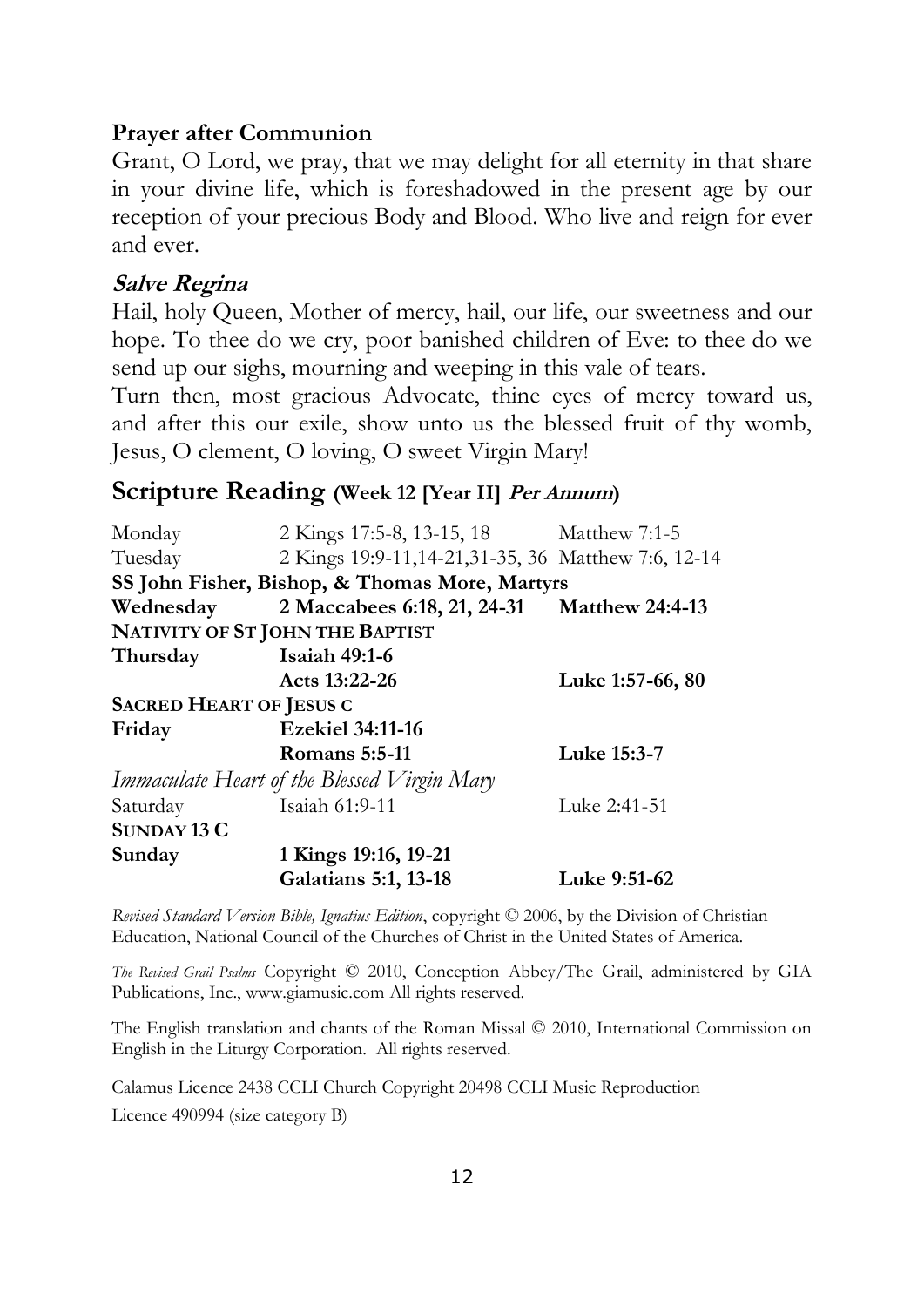# **The Litany of the Sacred Heart**

*June is traditionally the Month of the Sacred Heart of Jesus. It is the month in which we celebrate the Solemnity of the Sacred Heart of Jesus (on the first available Friday after Eastertide). Many find the Litany of the Sacred Heart helpful in their devotions.* 

| Lord, have mercy<br>Christ, have mercy<br>Lord, have mercy                                                     | Lord, have mercy<br><b>Christ, have mercy</b><br>Lord, have mercy            |
|----------------------------------------------------------------------------------------------------------------|------------------------------------------------------------------------------|
| God our Father in heaven<br>God the Son, Redeemer of the world<br>God the Holy Spirit<br>Holy Trinity, one God | have mercy on us<br>have mercy on us<br>have mercy on us<br>have mercy on us |
| Heart of Jesus, Son of the eternal Father<br>Heart of Jesus, formed by the Holy Spirit                         | have mercy on us                                                             |
| in the womb of the Virgin Mother                                                                               | have mercy on us                                                             |
| Heart of Jesus, one with the eternal Word                                                                      | have mercy on us                                                             |
| Heart of Jesus, infinite in majesty                                                                            | have mercy on us                                                             |
| Heart of Jesus, holy temple of God<br>Heart of Jesus, tabernacle of the Most High                              | have mercy on us<br>have mercy on us                                         |
| Heart of Jesus, house of God and gate of heaven                                                                |                                                                              |
|                                                                                                                | have mercy on us                                                             |
| Heart of Jesus, aflame with love for us                                                                        | have mercy on us                                                             |
| Heart of Jesus, source of justice and love                                                                     | have mercy on us                                                             |
| Heart of Jesus, full of goodness and love                                                                      | have mercy on us                                                             |
| Heart of Jesus, well-spring of all virtue                                                                      | have mercy on us                                                             |
| Heart of Jesus, worthy of all praise                                                                           | have mercy on us                                                             |
| Heart of Jesus, king and centre of all hearts                                                                  | have mercy on us                                                             |
| Heart of Jesus, treasure-house of wisdom and knowledge                                                         |                                                                              |
|                                                                                                                | have mercy on us                                                             |
| Heart of Jesus, in whom there dwells the fullness of God                                                       |                                                                              |
| Heart of Jesus, in whom the Father is well pleased                                                             | have mercy on us                                                             |
|                                                                                                                | have mercy on us                                                             |
| Heart of Jesus, from whose fullness we have all received                                                       |                                                                              |
|                                                                                                                | have mercy on us                                                             |
| Heart of Jesus, desire of the eternal hills                                                                    | have mercy on us                                                             |
| Heart of Jesus, patient and full of mercy                                                                      | have mercy on us                                                             |
|                                                                                                                |                                                                              |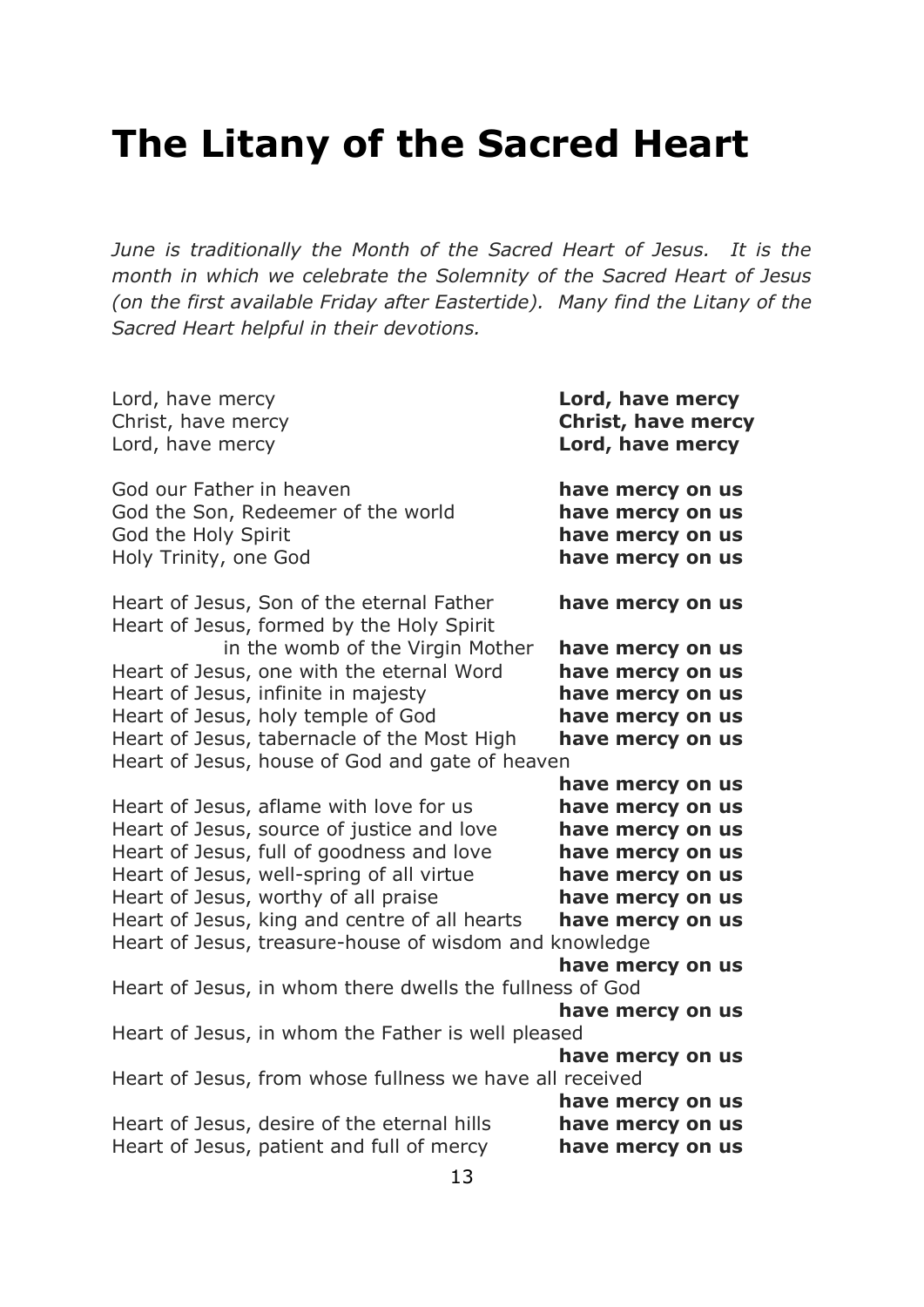| Heart of Jesus, generous to all who turn to you have mercy on us   |                  |  |
|--------------------------------------------------------------------|------------------|--|
| Heart of Jesus, fountain of life and holiness                      | have mercy on us |  |
| Heart of Jesus, atonement for our sins                             | have mercy on us |  |
| Heart of Jesus, overwhelmed with insults                           | have mercy on us |  |
| Heart of Jesus, broken for our sins                                | have mercy on us |  |
| Heart of Jesus, obedient even to death                             | have mercy on us |  |
| Heart of Jesus, pierced by a lance                                 | have mercy on us |  |
| Heart of Jesus, source of all consolation                          | have mercy on us |  |
| Heart of Jesus, our life and resurrection                          | have mercy on us |  |
| Heart of Jesus, our peace and reconciliation                       | have mercy on us |  |
| Heart of Jesus, victim of our sins                                 | have mercy on us |  |
| Heart of Jesus, salvation of all who trust in you have mercy on us |                  |  |
| Heart of Jesus, hope of all who die in you                         | have mercy on us |  |
| Heart of Jesus, delight of all the saints                          | have mercy on us |  |

Lamb of God, you take away the sins of the world

**have mercy on us**

Lamb of God, you take away the sins of the world **have mercy on us** Lamb of God, you take away the sins of the world **have mercy on us**

*V/* Jesus, gentle and humble of heart.

#### *R/* **Touch our hearts and make them like your own.**

Let us pray.

Grant, we pray, almighty God, that we, who glory in the Heart of your beloved Son and recall the wonders of his love for us, may be made worthy to receive an overflowing measure of grace from that fount of heavenly gifts. Through Christ our Lord. **Amen.**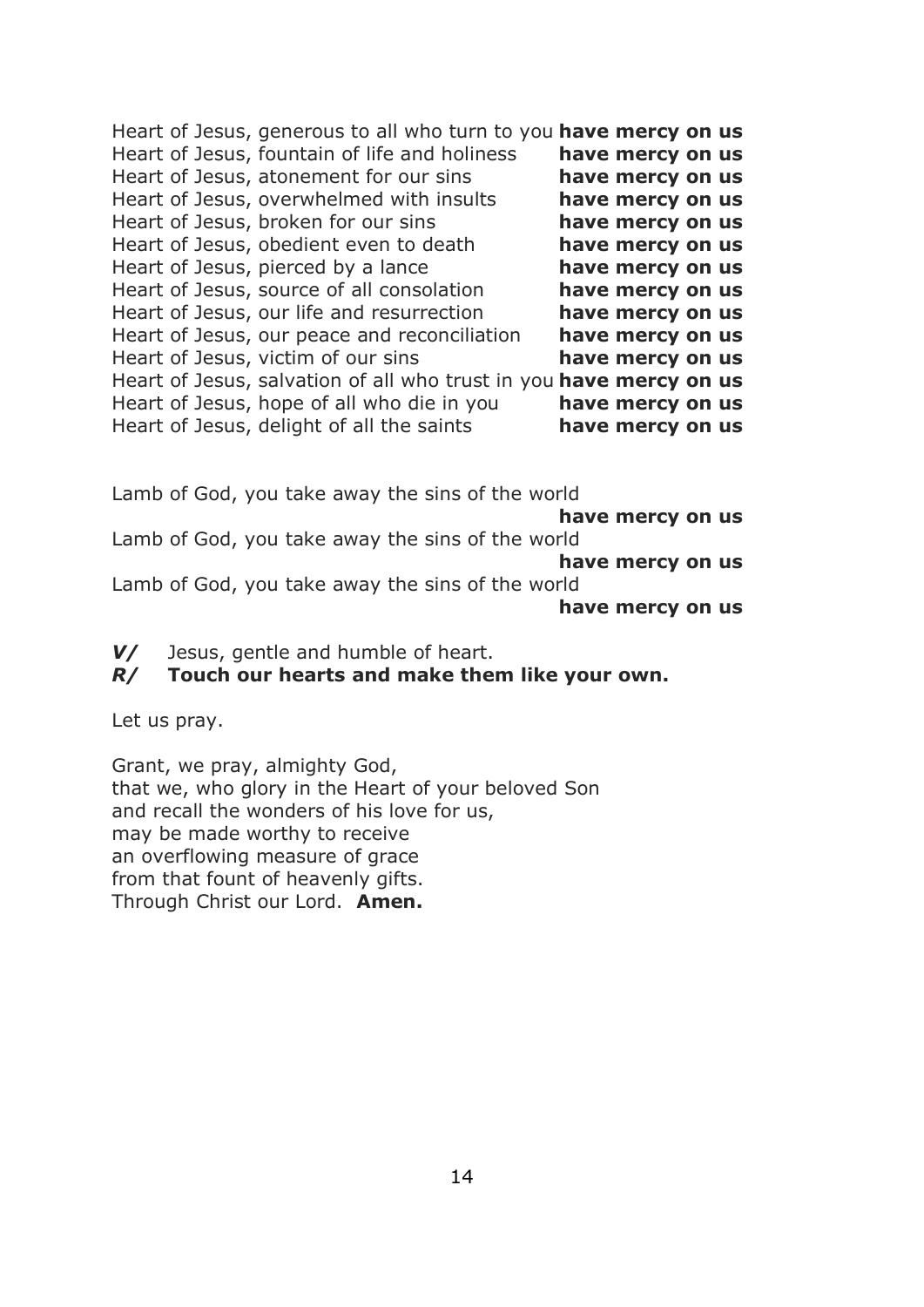# **FOOD FOR THE JOURNEY**

## **20th – 25th June 2021**

**\_\_\_\_\_\_\_\_\_\_\_\_\_\_\_\_\_\_\_\_\_\_\_\_\_\_\_\_\_\_\_\_\_\_\_\_\_\_\_\_\_\_\_** 

## **Monday in Week 12** *[Year 2]*

#### **20 th June**

**Reading** *2 Kings 17:5-8, 13-15, 18 (RSV)*

*The Lord thrust Israel away from him and there was none left but the tribe of Judah*

Shalmaneser the king of Assyria invaded all the land and came to Samar′ia, and for three years he besieged it. **<sup>6</sup>** In the ninth year of Hoshe′a the king of Assyria captured Samar′ia, and he carried the Israelites away to Assyria, and placed them in Halah, and on the Habor, the river of Gozan, and in the cities of the Medes.

**<sup>7</sup>** And this was so, because the people of Israel had sinned against the LORD their God, who had brought them up out of the land of Egypt from under the hand of Pharaoh king of Egypt, and had feared other gods **<sup>8</sup>** and walked in the customs of the nations whom the LORD drove out before the people of Israel, and in the customs which the kings of Israel had introduced…. **<sup>13</sup>** Yet the LORD warned Israel and Judah by every prophet and every seer, saying, "Turn from your evil ways and keep my commandments and my statutes, in accordance with all the law which I commanded your fathers, and which I sent to you by my servants the prophets." **<sup>14</sup>** But they would not listen, but were stubborn, as their fathers had been, who did not believe in the LORD their God. **<sup>15</sup>** They despised his statutes, and his covenant that he made with their fathers, and the warnings which he gave them. They went after false idols, and became false, and they followed the nations that were round about them, concerning whom the LORD had commanded them that they should not do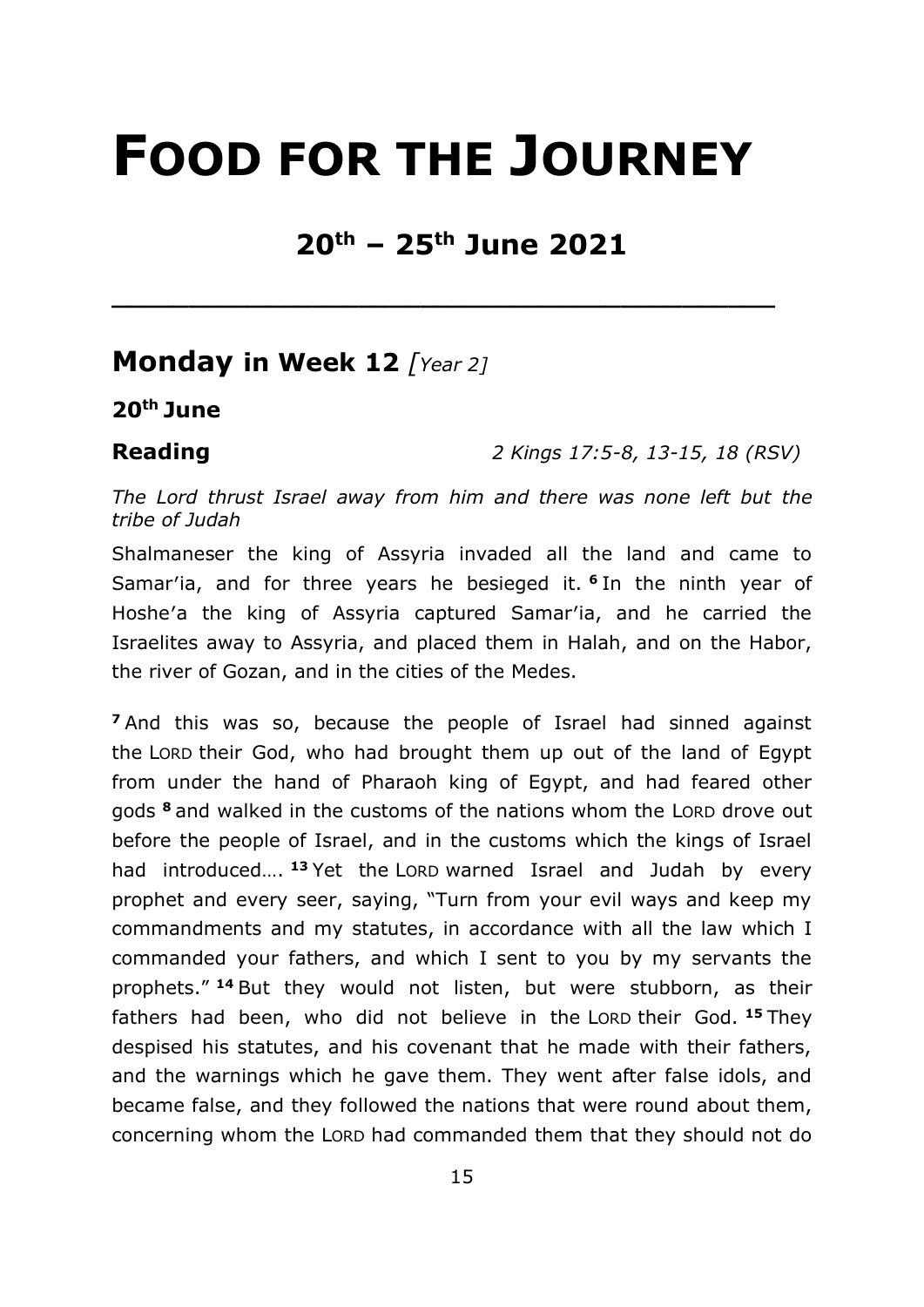like them…. **<sup>18</sup>** Therefore the LORD was very angry with Israel, and removed them out of his sight; none was left but the tribe of Judah only.

### **Reflection**

**TODAY** we hear about the downfall of the Northern Kingdom, Israel, after Shalmaneser King of Assyria had laid siege to Samaria for three years. The Israelites were carted off to Assyria. This was in the year 724BC. The historian reminds his audience that the Lord had warned Israel and Judah about keeping the Law and the collapse of Israel was the result. The Southern Kingdom, Judah, continues, for the time being. This is a very clear example of how the historian relates catastrophes and events to the keeping of the Law. When the people stray from the strait path disaster befalls them.

## **Tuesday in Week 12** *[Year 2]*

### **21 stJune**

**Reading** *2 Kings 19:9-11, 14-21, 31-35, 36 (RSV)*

### *Hezekiah's Prayer*

**<sup>9</sup>** When [Sennacherib, the king of the Assyrians] heard concerning Tirha′kah king of Ethiopia, 'Behold, he has set out to fight against you,' he sent messengers again to Hezeki′ah, saying, **<sup>10</sup>** 'Thus shall you speak to Hezeki′ah king of Judah: 'Do not let your God on whom you rely deceive you by promising that Jerusalem will not be given into the hand of the king of Assyria. **<sup>11</sup>** Behold, you have heard what the kings of Assyria have done to all lands, destroying them utterly. And shall you be delivered?

**<sup>14</sup>** Hezeki′ah received the letter from the hand of the messengers, and read it; and Hezeki′ah went up to the house of the LORD, and spread it before the LORD. **<sup>15</sup>** And Hezeki′ah prayed before the LORD, and said: 'O LORD the God of Israel, who are enthroned above the cherubim, you are the God, you alone, of all the kingdoms of the earth; you have made heaven and earth. **<sup>16</sup>** Incline your ear, O LORD, and hear; open your eyes, O LORD, and see; and hear the words of Sennach′erib, which he has sent to mock the living God. **<sup>17</sup>** Of a truth, O LORD, the kings of Assyria have laid waste the nations and their lands, **<sup>18</sup>** and have cast their gods into the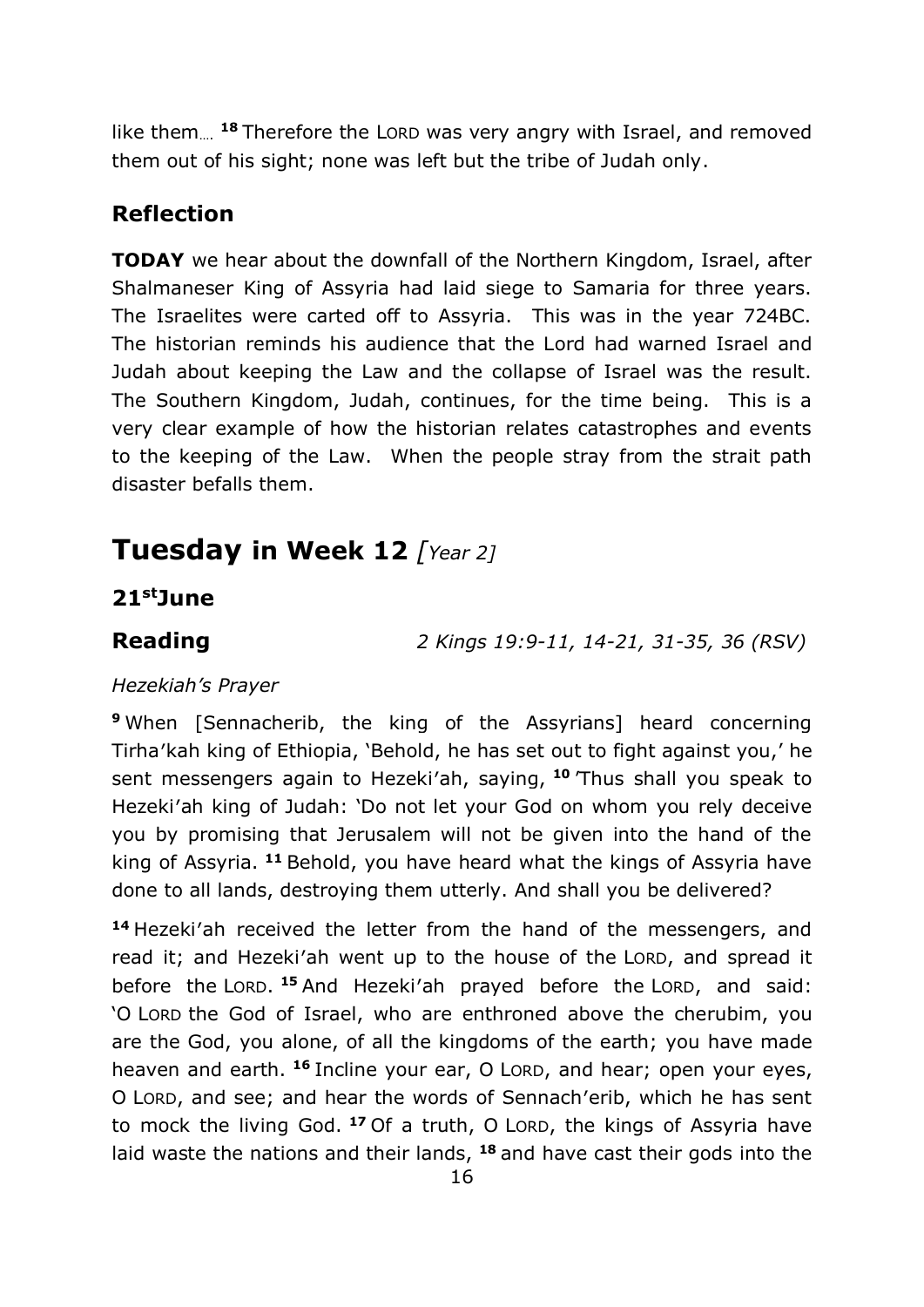fire; for they were no gods, but the work of men's hands, wood and stone; therefore they were destroyed. **<sup>19</sup>** So now, O LORD our God, save us, I beseech you, from his hand, that all the kingdoms of the earth may know that you, O LORD, are God alone.'

**<sup>20</sup>** Then Isaiah the son of Amoz sent to Hezeki′ah, saying, 'Thus says the LORD, the God of Israel: Your prayer to me about Sennach′erib king of Assyria I have heard. **<sup>21</sup>** This is the word that the LORD has spoken concerning him:

'She despises you, she scorns you the virgin daughter of Zion; she wags her head behind you the daughter of Jerusalem. **<sup>31</sup>** for out of Jerusalem shall go forth a remnant, and out of Mount Zion a band of survivors. The zeal of the LORD will do this.

**<sup>32</sup>** 'Therefore thus says the LORD concerning the king of Assyria, He shall not come into this city or shoot an arrow there, or come before it with a shield or cast up a siege mound against it. **<sup>33</sup>** By the way that he came, by the same he shall return, and he shall not come into this city, says the LORD. **<sup>34</sup>** For I will defend this city to save it, for my own sake and for the sake of my servant David.'

**<sup>35</sup>** And that night the angel of the LORD went forth, and slew a hundred and eighty-five thousand in the camp of the Assyrians; and when men arose early in the morning, behold, these were all dead bodies. **<sup>36</sup>** Then Sennach′erib king of Assyria departed, and went home, and dwelt at Nin′eveh.

### **Reflection**

**YESTERDAY'S** reading was from 2 Kings 17, the downfall of the Northern Kingdom, Israel, after Shalmaneser King of Assyria had laid siege to Samaria for three years. The Israelites were carted off to Assyria. This was in the year 724BC. The historian reminds his audience that the Lord had warned Israel and Judah about keeping the Law and the collapse of Israel was the result. The Southern Kingdom, Judah, continues, for the time being.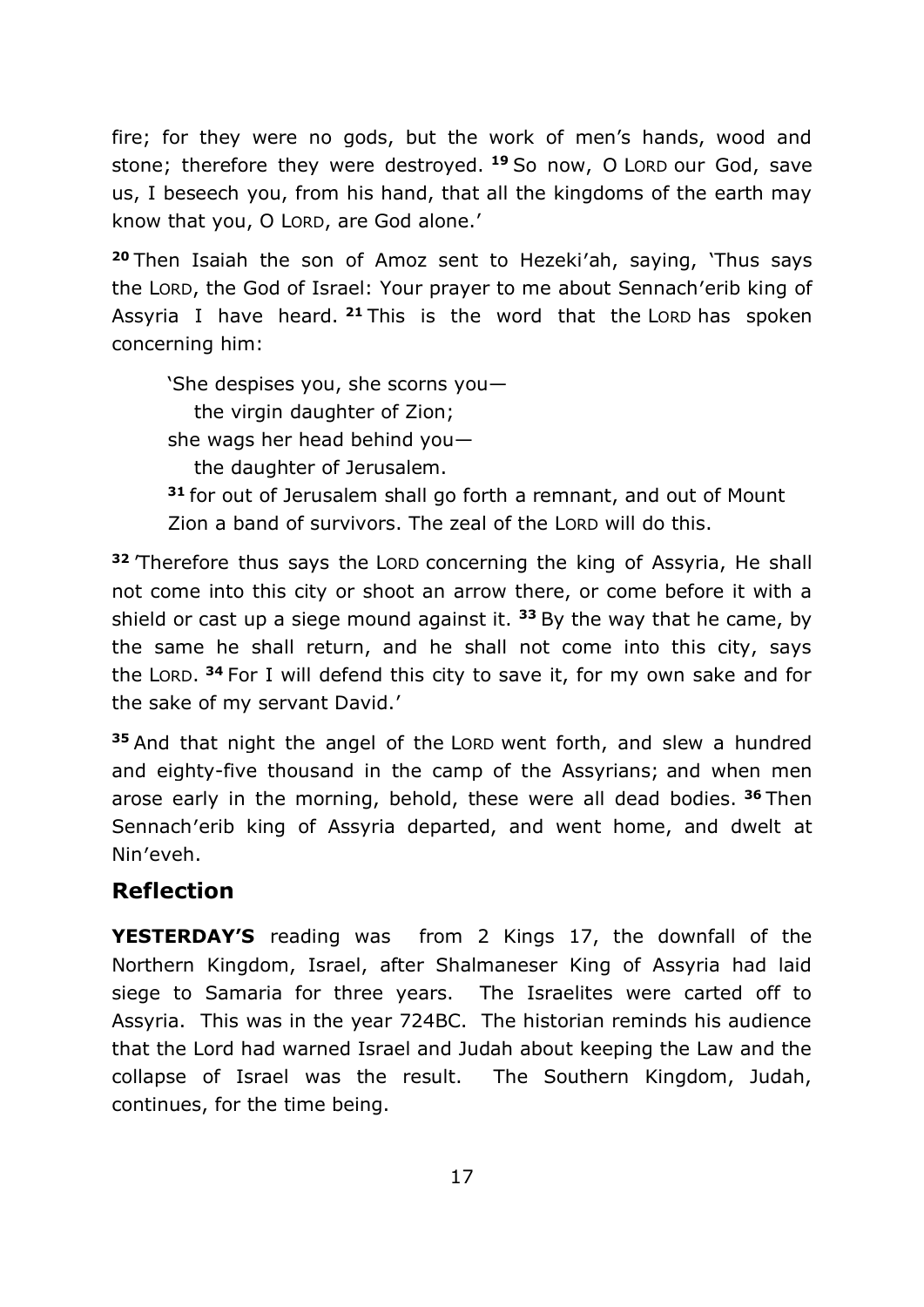We pick up the story today a couple of chapters later. By now we have the reign of Hezekiah in Judah (715-687) – the first of two good kings. The second of the good kings of Judah, Josiah (640-609), is a generation later, but only a generation later (587), Judah is conquered by the Babylonians and the Exile begins. Between Hezekiah and Josiah, and between Josiah and the Exile, the Southern Kings are up to their normal tricks. The great sin is apostasy – pursuing idolatry and forsaking the Law.

These are troubled times. Even for Hezekiah, the Assyrian threat looms large. The Assyrians write a threatening letter. Hezekiah responds by taking it to the Temple and consulting the prophet Isaiah. Isaiah reassures Hezekiah that the Lord will protect Judah from Assyria. Sure enough, 185,000 men are struck down in the Assyrian camp. It is a supernatural victory: credit is given to the angel of the Lord.

It is clear that, even under righteous regimes, the threat of death and disaster remains. For us, as for Hezekiah, there is a comforting verse in the psalm we used today:

#### **We have thought on your mercy, O God, in the midst of your temple.**

It is when we resort to the Lord's House in prayer – as Hezekiah did – that we encounter the merciful reassurance of the living God, amidst our troubles. I am reminded of another verse, the one Martin Luther paraphrased in German in the chorale and cantata *Ein feste Burg ist unser Gott*:

> **God is our refuge and strength, a very present help in trouble. Ps 46:1**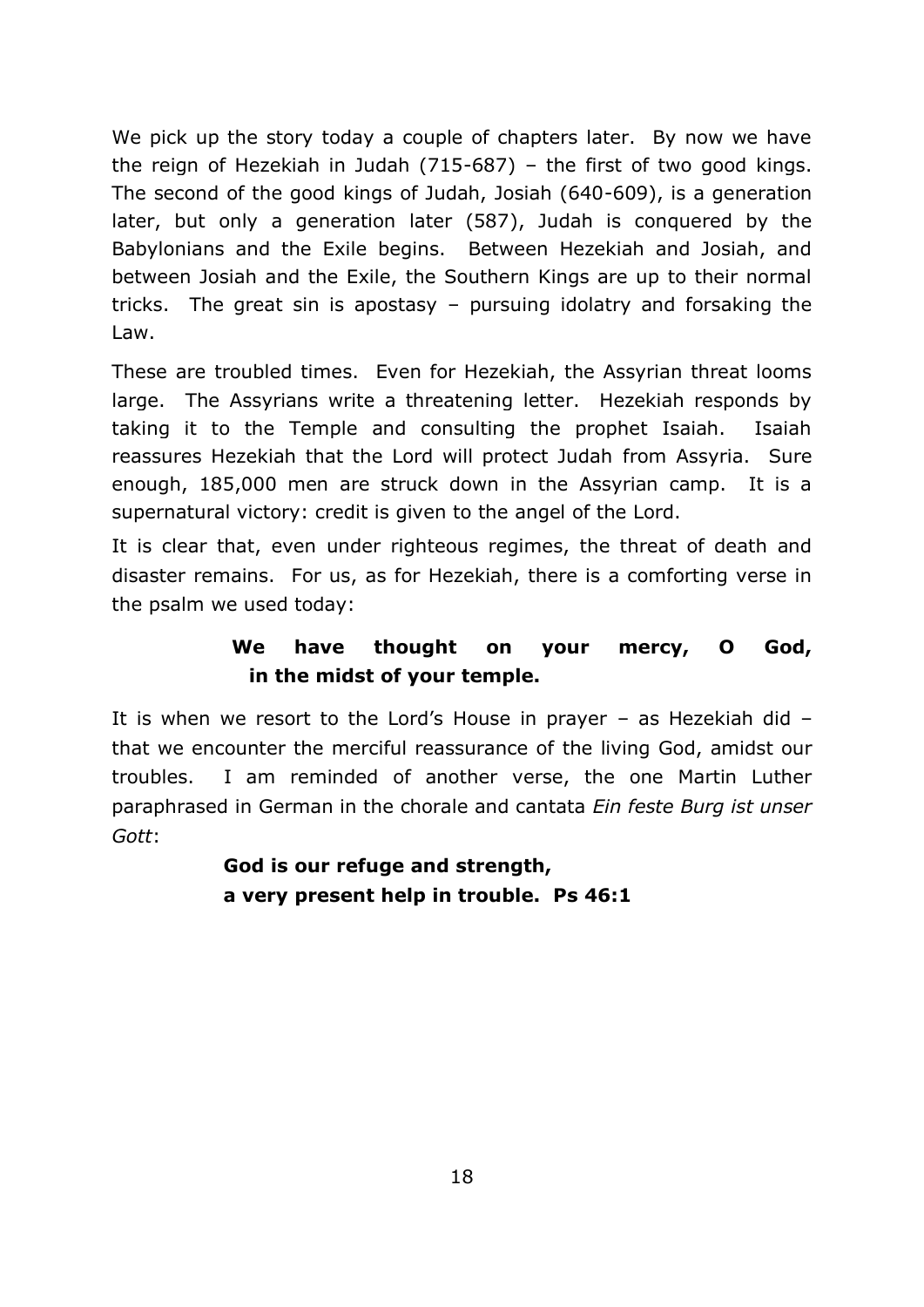# **SS John Fisher, Bishop, and Thomas More, Martyrs**

#### **Wednesday 22nd June**

**Reading** *Matthew 24:4-13 (RSV)*

#### *Persecutions foretold*

Jesus answered them, 'Take heed that no one leads you astray. **<sup>5</sup>** For many will come in my name, saying, "I am the Christ," and they will lead many astray. **<sup>6</sup>** And you will hear of wars and rumours of wars; see that you are not alarmed; for this must take place, but the end is not yet. **<sup>7</sup>** For nation will rise against nation, and kingdom against kingdom, and there will be famines and earthquakes in various places: **<sup>8</sup>** all this is but the beginning of the sufferings.

**<sup>9</sup>** 'Then they will deliver you up to tribulation, and put you to death; and you will be hated by all nations for my name's sake. **<sup>10</sup>** And then many will fall away, and betray one another, and hate one another. **<sup>11</sup>** And many false prophets will arise and lead many astray. **<sup>12</sup>** And because wickedness is multiplied, most men's love will grow cold. **<sup>13</sup>** But he who endures to the end will be saved.'

#### **Reflection**

**IN EVERY** generation – not least our own – there are those who point to the signs of the times – disaster, drought, earthquake, famine, plague, and war – as signs that everything all around us is collapsing. The Early Church certainly wrestled with this and the destruction of Jerusalem and its temple in AD70 were viewed with particular foreboding. There was a particularly acute version of despair as the year AD1,000 – the end of the millennium – hove into view and all this was revisited in modern times as AD2,000 approached. In fact, from the nineteenth century onwards, various Christian movements were formed with a particular emphasis on the urgency of the End-Times. In the Catholic Church, similarly, attention was focused on the appearances of Our Lady of Fatima, towards the end of the First World War (which was viewed as the war to end all wars).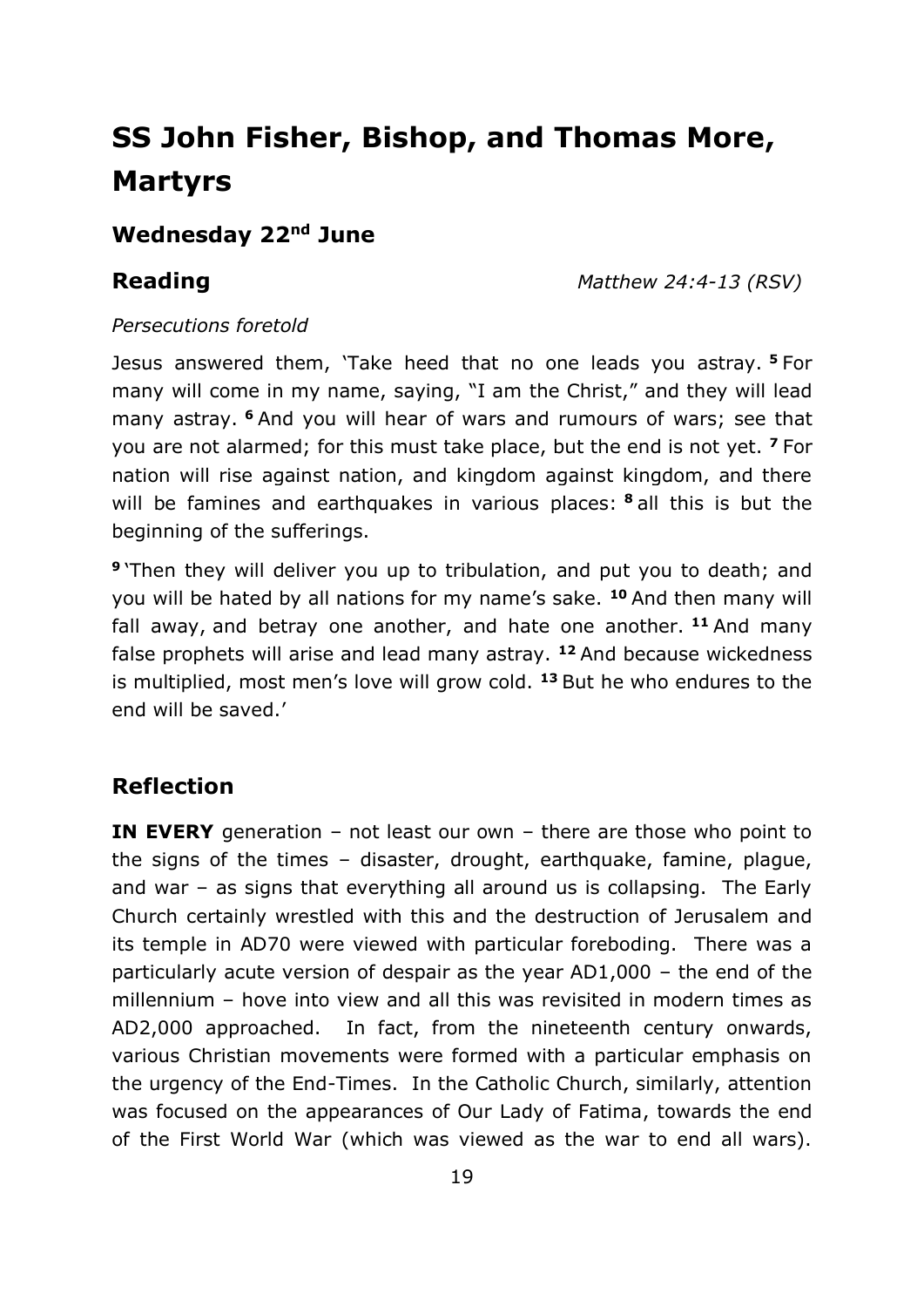The Fatima predictions continued  $-$  and continue  $-$  to fuel what we call 'apocalyptic expectation', the feeling that the End is coming and a final showdown and manifestation of the power of God. All of this builds on Jewish apocalyptic – which was very much around at the time of Jesus – and, if we read certain passages of the New Testament, the coming of Christ in glory seems imminent. In that sense, Matthew, who uses the same material as Mark, calms things down. Note the sentence in the Gospel: 'this must take place, but the end is not yet'. Note too the words of Jesus, 'all this is but the beginning of the sufferings'.

What St Matthew was doing was adding length and perspective to the predictions about the End Time. 'You will be hated by all nations' makes it clear that the End Time would not happen imminently, whilst Christianity remained a local, Jewish denomination. The Gentile Mission, on which St Matthew is very keen, has to happen first. Nor will it be an easy success. 'Wickedness is multiplied' and 'most men's love will grow cold'. The final outcome is assured: 'he who endures to the end will be saved.'

The life and death of the two saints, John Fisher and Thomas More, are a worked example of what is set out in today's Gospel. Both suffered for their faith. Both were the victims of wickedness…multiplied. In the struggle that we now call the Reformation, whilst anger blazed love grew cold. It is heartening that, with the perspective of history, Catholics and Anglicans recognise Fisher and More as martyrs. We keep them together: for Catholics the feast is on 22 June, the date on which Cardinal John Fisher was beheaded; for Anglicans the feast is 6 July, the date on which the brave Sir Thomas More was martyred for opposing the royal attack on the authority of Holy Church.

## **THE NATIVITY OF ST JOHN THE BAPTIST**

#### **Thursday 23 rd June** *(anticipated)*

**Reading** *Luke 1:57-66, 80 (RSV)*

*His Name is John*

<sup>57</sup> Now the time came for Elizabeth to be delivered, and she gave birth to a son. <sup>58</sup> And her neighbours and kinsfolk heard that the Lord had shown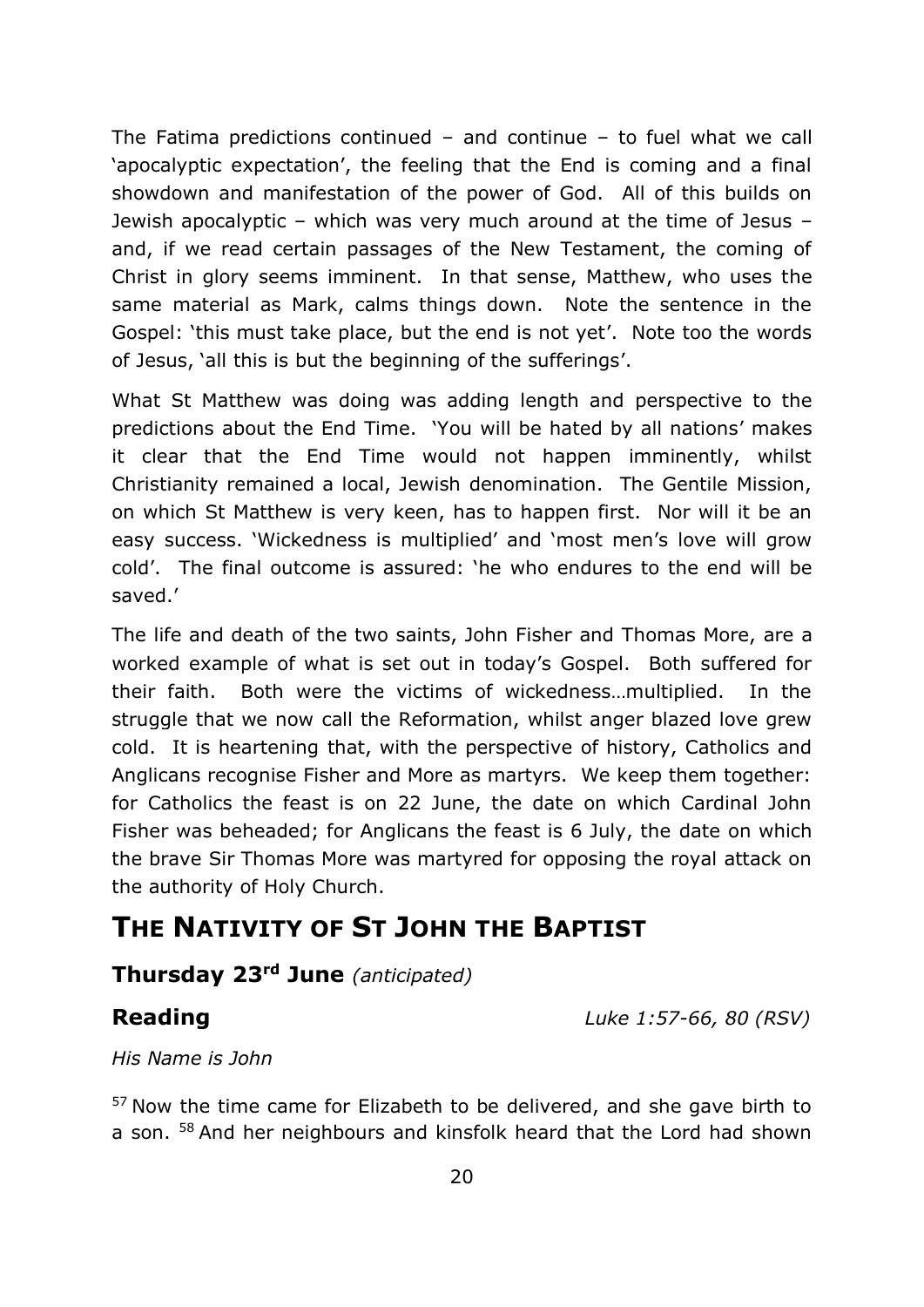great mercy to her, and they rejoiced with her. <sup>59</sup> And on the eighth day they came to circumcise the child; and they would have named him Zechari'ah after his father, <sup>60</sup> but his mother said, 'Not so; he shall be called John.' <sup>61</sup> And they said to her, 'None of your kindred is called by this name.' <sup>62</sup> And they made signs to his father, inquiring what he would have him called. <sup>63</sup> And he asked for a writing tablet, and wrote, 'His name is John.' And they all marvelled. <sup>64</sup> And immediately his mouth was opened and his tongue loosed, and he spoke, blessing God. <sup>65</sup> And fear came on all their neighbours. And all these things were talked about through all the hill country of Judea; <sup>66</sup> and all who heard them laid them up in their hearts, saying, 'What then will this child be?' For the hand of the Lord was with him....<sup>80</sup> And the child grew and became strong in spirit, and he was in the wilderness till the day of his manifestation to Israel.

### **Reflection**

**THE LONGEST** day, the Summer Solstice is the day when the earth's axis is tilted most closely to the sun, the day on which there is most daylight. Not everyone realises that the Church celebrates the times of longest daylight and longest night. The Birth of St John the Baptist – his Nativity – is just after the summer solstice and the Birth of Jesus Christ – Christmas – is just after the winter solstice, when the earth's axis is tilted furthest from the sun.

The Gospel Canticle used in Morning Prayer is the *Benedictus*, in which Zechariah, John the Baptist's father, hails John as the prophet of the Dawn, the Dayspring from on high, the one who looks towards the coming of the Light. And, as the longer Creed reminds us, Jesus – God the Son – is *Lumen de lumine*, Light from Light.

The two men are cousins, John being six months older than Jesus, as the familiar narrative of the Annunciation reminds us – 'In the sixth month, the angel Gabriel was sent by God…to a virgin [whose] name was Mary.' Just a few verses earlier, the same archangel had appeared to Zechariah, the priest praying in the temple at the altar of incense. St John the Precursor, or Forerunner, as the Orthodox Church calls him, is given greater significance in the East than in the West and in the words of Jesus we see a conundrum: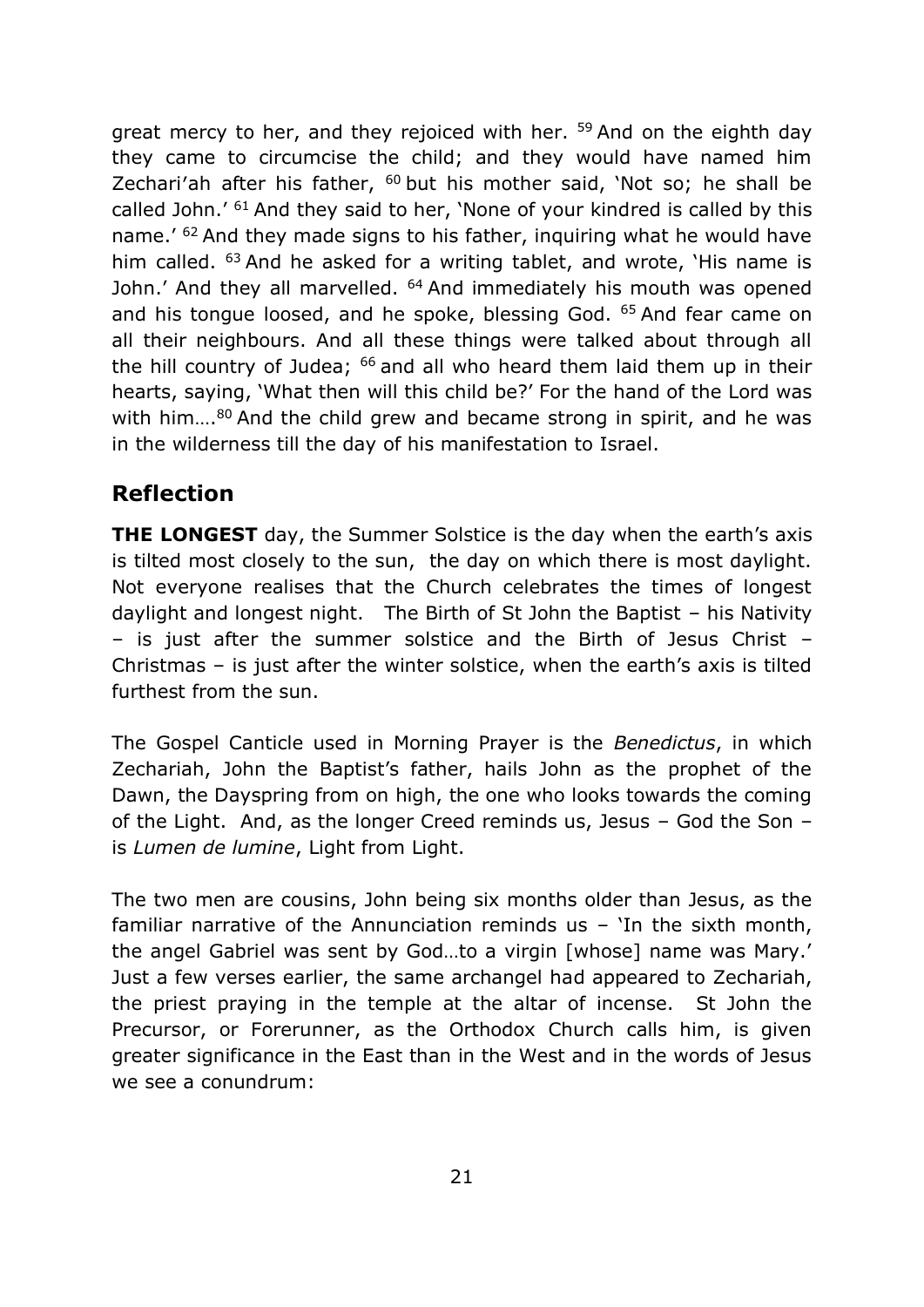**Truly, I say to you, among those born of women there has risen no one greater than John the Baptist; yet he who is least in the kingdom of heaven is greater than he.** *Matt 11:11*

The least in the kingdom of heaven - the least in the new dispensation - is greater than John the Baptist because John died before the Crucifixion. But no one is greater than John because of his role as the last of the prophets of the Old Covenant, a New Elijah, preparing the way for the coming of the Messiah, and identifying him: 'Behold, the Lamb of God'. We see a happy coming-together of the three figures, Mary, John the Baptist, and Jesus. They are inextricably linked in the narrative, and we are not surprised to notice that, in the Calendar, only with these three figures – Mary, John the Baptist, and Jesus – do we honour their birthday.

## **MOST SACRED HEART OF JESUS**

#### **Friday 24th June**

#### **Collect**

GRANT, we pray, almighty God, that we, who glory in the Heart of your Beloved Son and recall the wonders of his love for us, may be made worthy to receive an overflowing measure of grace from that fount of heavenly gifts. Through our Lord Jesus Christ, your Son, who lives and reigns with you in the unity of the Holy Spirit, God, for ever and ever.

**Reading** *Matthew 11:25-30 (RSV)*

#### *I am gentle and lowly of heart*

Jesus said **<sup>25</sup>** At that time Jesus declared, 'I thank you, Father, Lord of heaven and earth, that you have hidden these things from the wise and understanding and revealed them to babes; **<sup>26</sup>** yes, Father, for such was your gracious will. **<sup>27</sup>** All things have been delivered to me by my Father; and no one knows the Son except the Father, and no one knows the Father except the Son and any one to whom the Son chooses to reveal him. **<sup>28</sup>** Come to me, all who labour and are heavy laden, and I will give you rest. **<sup>29</sup>** Take my yoke upon you, and learn from me; for I am gentle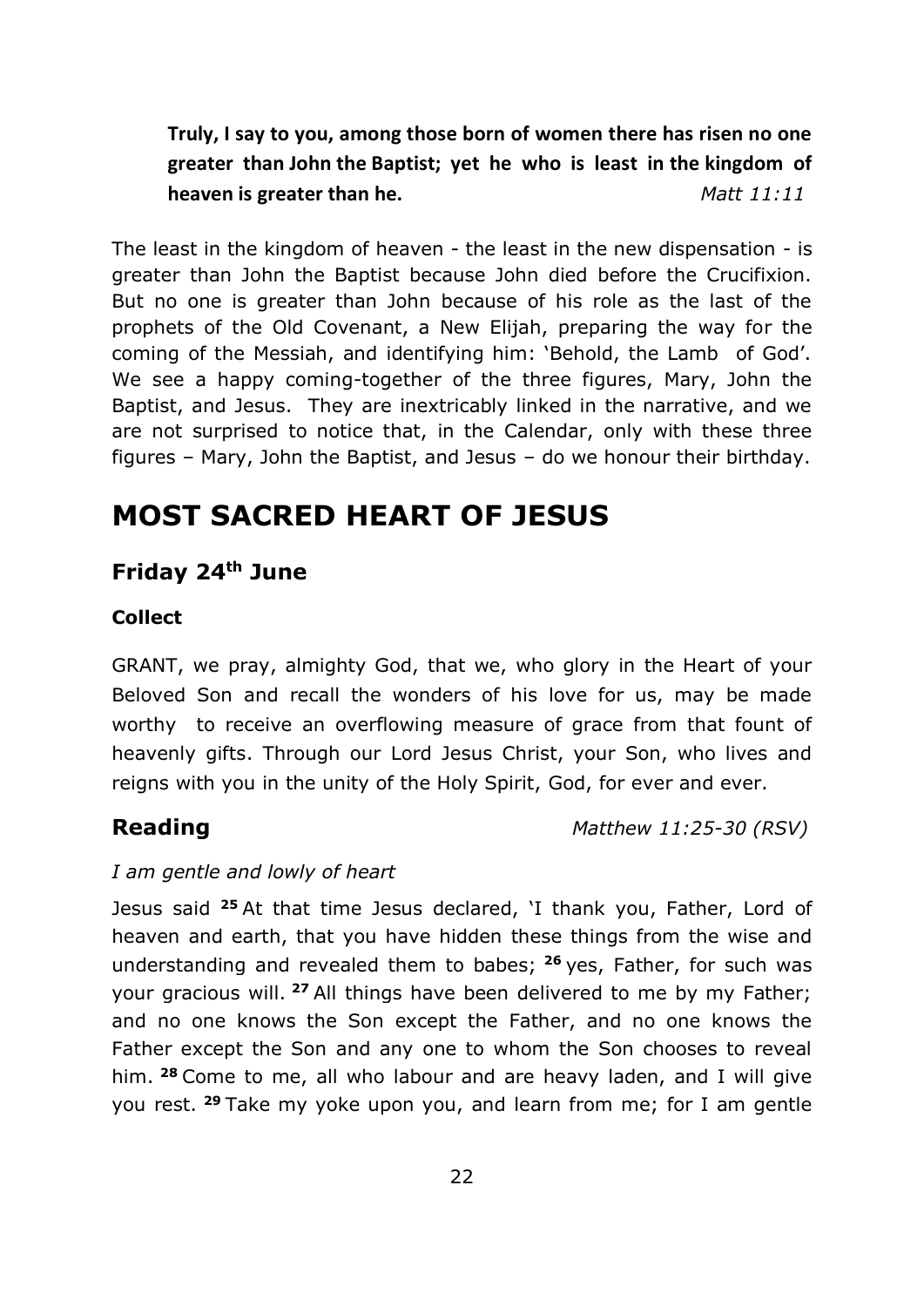and lowly in heart, and you will find rest for your souls. **<sup>30</sup>** For my yoke is easy, and my burden is light.'

#### **Reflection**

**DEVOTION** to the Sacred Heart was a mediæval development, arising from the devotion to the Passion of Christ and to the Holy Wounds – the hands and the feet and side of the Crucified Jesus. It was especially popular with religious communities. Foremost amongst the many saints who have subsequently encouraged devotion to the Sacred Heart is St Margaret Mary Alacoque (1647-1690) who saw visions of Christ over eighteen months. These led to the reception of Holy Communion on the First Friday of the month, the Holy Hour of Eucharistic Adoration on Thursdays, and an hour each Thursday evening in meditation on the Agony in the Garden. In a final revelation, the Lord asked, through St Margaret Mary, for the celebration of the feast of the Sacred Heart on the Friday of the week following the Thursday kept as Corpus Christi. Several people in the parish have been in the habit of keeping 'First Fridays' and, to some extent, we have met the Thursday devotions by having Exposition before the lunchtime Mass. In a larger parish we might manage a full Holy Hour on Thursdays, perhaps on Thursday evenings, combined with the Watch of the Passion.

Recent Popes have made their contribution to the devotion. Pope Leo XIII consecrated the entire world to the Sacred Heart of Jesus on 11 June 1899. The encyclical letter also encouraged the First Friday Devotions, and the month of June as the Month of the Sacred Heart. Pope Pius X made the consecration an annual event. Pope Pius XI confirmed St Margaret Mary's Visitations in his encyclical *Miserentissiumus Redemptor* (1928) The hundredth anniversary of the feast which Pope Pius XI had instituted was celebrated by Pope Pius XII in an encyclical *Haurietis aquas* (1956) and fifty years later, Pope Benedict wrote, affirming the importance of the devotion. In the meantime, focusing on the eternal significance of the Sacred Heart, Pope St John Paul II had this to say: 'To celebrate the Heart of Christ means to go to the inner centre of the Person of the Saviour, the centre which the Bible identifies as his Heart, the seat of the love that has redeemed the world. If the human heart is really an unfathomable mystery known only to God, how much more sublime is the Heart of Jesus, in whom the very life of the Word is pulsating.'